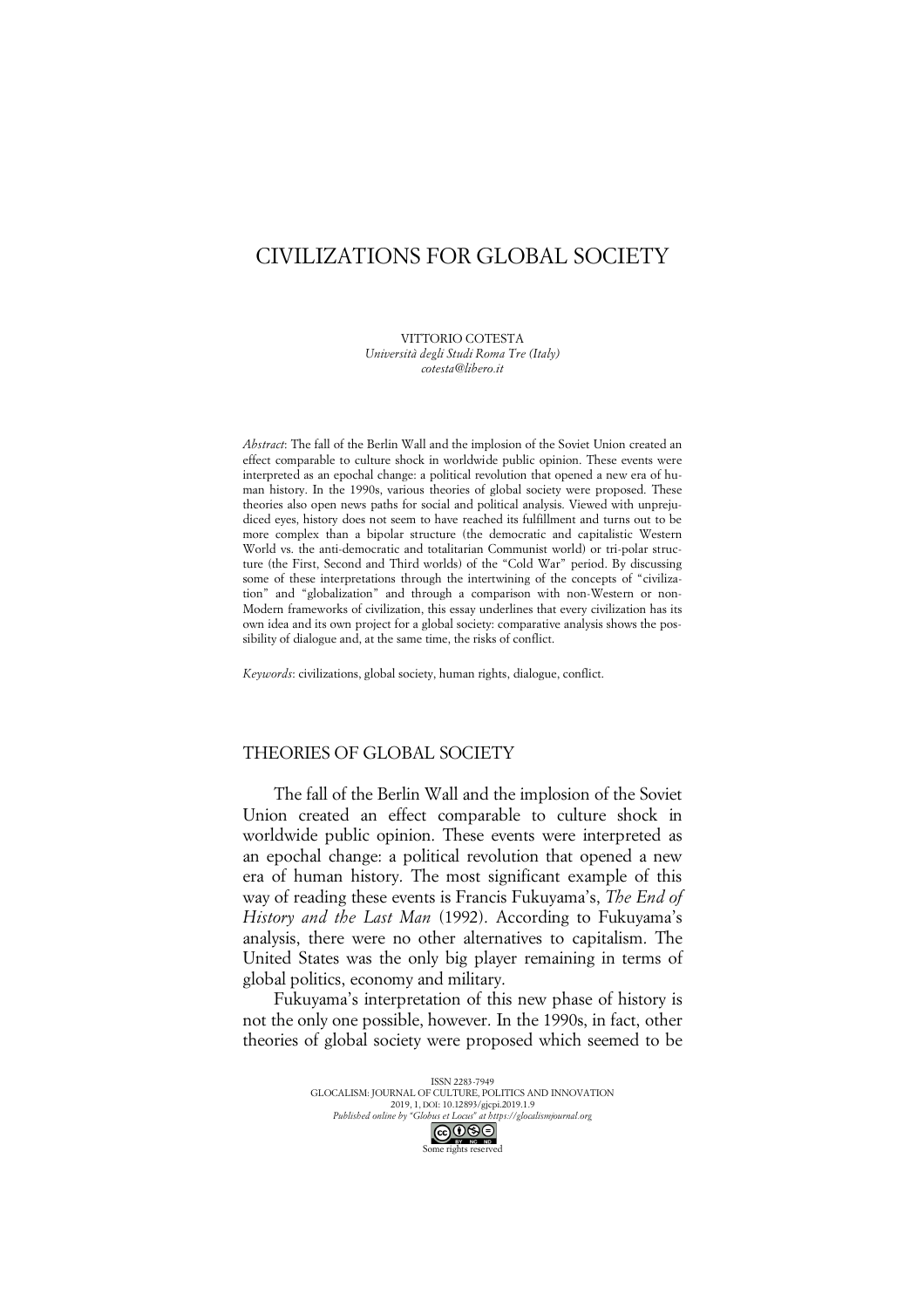more aware of the meaning of history. These theories also open news paths for social and political analysis. Viewed with unprejudiced eyes, history does not seem to have reached its fulfillment and turns out to be more complex than a bipolar structure (the democratic and capitalistic Western World vs. the anti-democratic and totalitarian Communist world) or tripolar structure (the First, Second and Third worlds) of the "Cold War" period.

During the course of the  $20<sup>th</sup>$  century, some theories of global society were developed that could be a valid point of reference for the analysis of the geopolitical changes produced by the end of the "Cold War". The end of Western hegemony in the world in the 20<sup>th</sup> century has been, in fact, discussed at length. The work of Oswald Spengler, *The Decline of the West*, written during WWI, is emblematic of this discussion. In his research on world history carried out over a span of fifty years, Arnold Toynbee constructed an interpretation of global human history based on the paradigm of civilizations. The work of Fernand Braudel follows the same direction but generates different results. Already in the 1970s, Immanuel Wallerstein proposed an interpretation of the formation of modern global society that places itself in line with Braudel.

Among the new theories there is a difference in terms of orientation, aims and methodology. Some approaches put history, philosophy and sociology together in an attempt to describe the formation process of global society while other approaches are generalizations of the results of empirical research. The theories of Immanuel Wallerstein and Samuel Huntington are example of the first approach, whereas examples of the second type are the analyses of global culture by Arjun Appadurai and the analysis of cultural hybridization by Jan N. Pieterse.

Finally, a third approach brings together the sociology of Weber, Durkheim and Simmel which views global society as a form or consequence of modernity. The most emblematic work using this approach is *The Consequences of Modernity* by Anthony Giddens (1992). It is interesting to note that each of these approaches lead, directly or indirectly, to a political atti-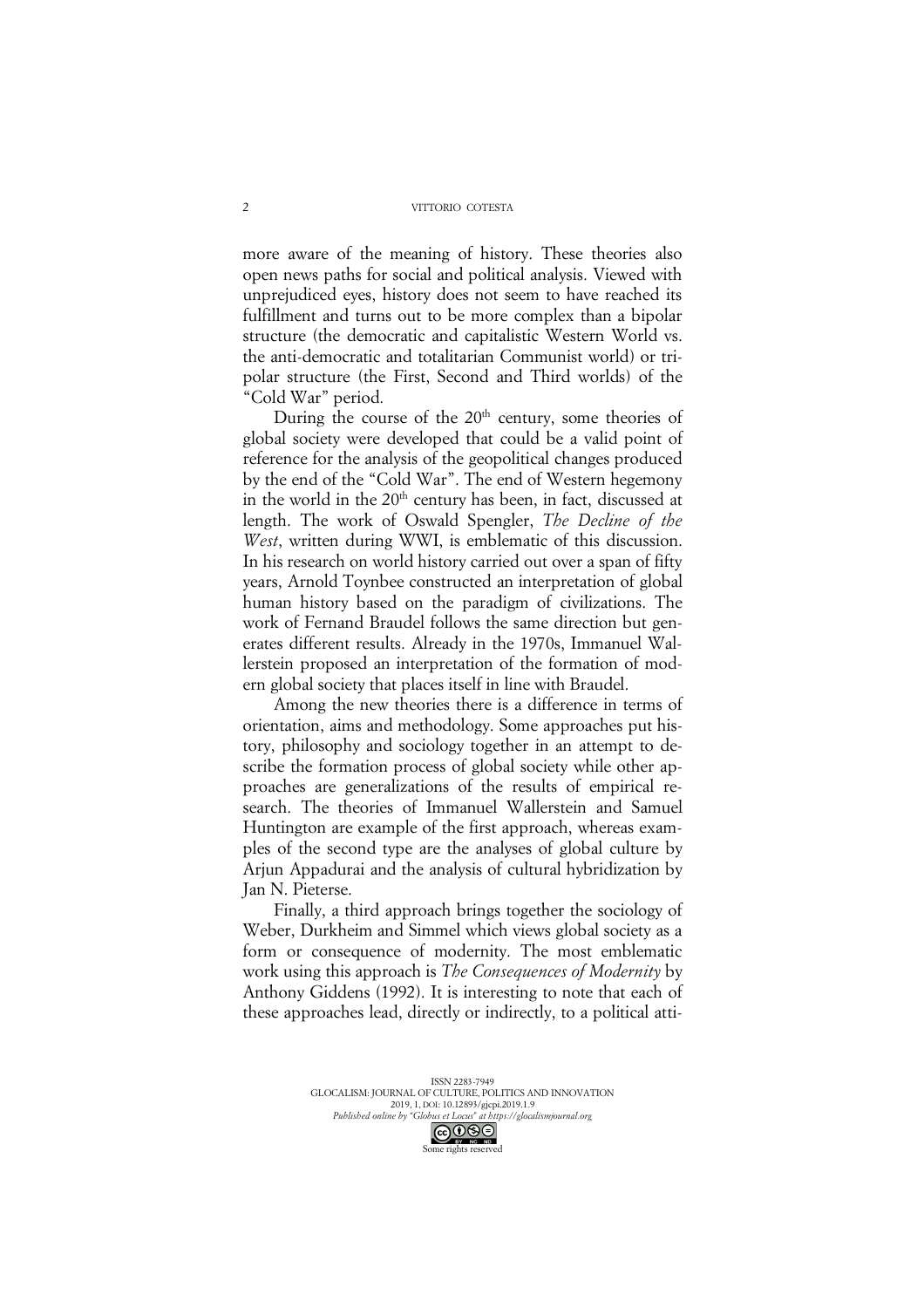tude towards global society that is favorable, contrary, critical and in some cases, even apologetic.

The two most "popular" models or at least the ones most well known in arena of public opinion are undoubtedly Wallerstein's *world system of economy* and Huntington's *civilization-based world order*.

Wallerstein's model sees global society as the result of a process made up of historic-economic cycles of about 150 years each. The first cycle (1450-1620/40), coincides with the birth of European capitalism under the Iberian *hegemony*. The next cycle (1600-1750), unfolds under the hegemony of the Netherlands and also, in part, that of France. Around 1750, with the onset of the industrial revolution, another cycle begins under the hegemony of Great Britain. This cycle ends in 1917 when (with WWI) the hegemony of the world passes to the United States. The  $20<sup>th</sup>$  century is, in fact, the American century. As observed by Eric J. Hobsbawm, however, it was a "short century" for other reasons. America hegemony seems to have run its course already by the beginning of the new millennium. The tragic attack on the Twin Towers in New York on September  $11<sup>th</sup> 2001$  was perhaps a sign of this.

In addition, Wallerstein's model has the ability to predict and (even with its internal weaknesses) is more accurate than other models that are purely descriptive. Today, the prediction of the end of the American cycle has been confirmed. Fernand Braudel pointed out its weak points: the construction process of global society, stated Braudel, does not have only one center. There were, in fact, several centers and European hegemony is not so much a product of the Europe's capacity to expand, but was favored by the retreat of other economicpolitical powers and above all by the strategic change in Chinese foreign affairs. In the 15<sup>th</sup> century, after a period of maritime expansion (the explorations during the first part of the 15<sup>th</sup> century by the Chinese fleet commanded by general Zheng He were important), China retreated from the global scene to take care of its internal issues and, in particular, the Mongolian menace coming from the northern part of the continent. The key concepts of Wallerstein's model are those of "world economy", "world empire", "center", "periphery" and

> ISSN 2283-7949 GLOCALISM: JOURNAL OF CULTURE, POLITICS AND INNOVATION 2019, 1, DOI: 10.12893/gjcpi.2019.1.9 *Published online by "Globus et Locus" at https://glocalismjournal.org*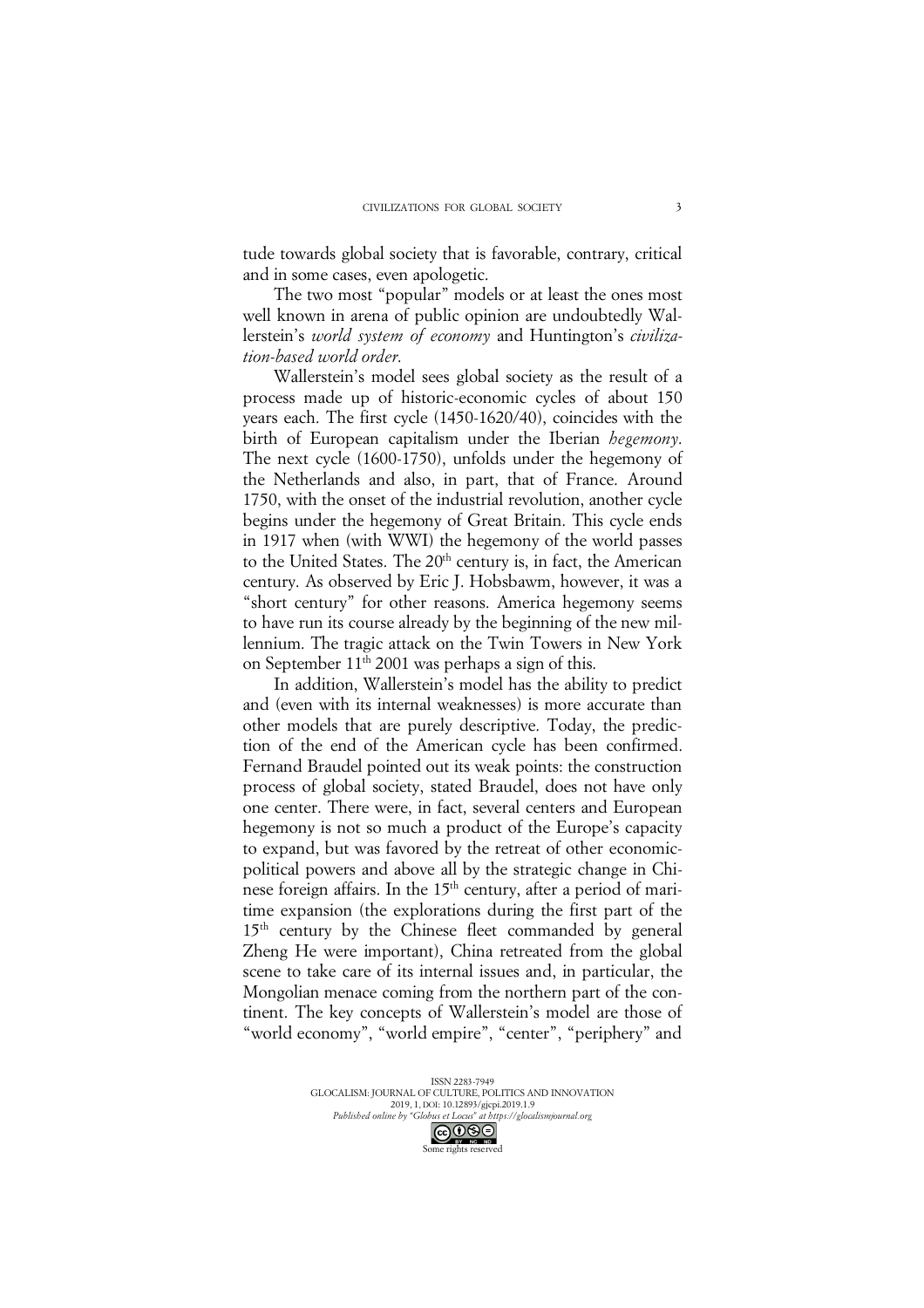"semi-periphery". With these concepts, Wallerstein tries to describe the change in the system and the ways in which several actors alternatively belong to the hegemonic nucleus of the system. The idea, moreover, that the empires of the past had been "worlds" justifies the possibility of research on the existence of a global society already during antiquity. The "noble fathers" of this theory are, without a doubt, Karl Marx and Friedrich Engels, *Manifesto of the Communist Party* (1848) and Fernand Braudel.

The "noble father" of Samuel Huntington's *civilizationbased world order* is Arnold Toynbee. In clear opposition to Marxism and the paradigm based on history as product of class conflict, Toynbee affirmed that history is the history of the *conflicts of civilizations*. Huntington takes up this thesis and builds his own theory of the equilibrium of global politics for the  $21^{st}$  century. The first assumption of the model postulates a plural and multipolar world where the principal actors are the civilizations. If it is true that history is the history of conflicts between civilizations, one must also entrust the building of a new world order to these civilizations. Every civilization has its own space within which exists its own hegemonic state. World order springs from the cooperation of hegemonic states inside of these different civilizations. In order to avoid conflicts that compromise world peace, we must not interfere with the internal workings of other civilizations. Instead, we must recognize each hegemonic state's role of guiding all cultural and political activity within its own civilization. For this reason, for example, the United States should not interfere with issues between China and Taiwan. This is considered an internal question for this distinct civilization and should be resolved by its own political entities.

One cannot escape from the serious implications of this theory. If it were accepted, the internal balances of each civilization would be resolved without other countries uttering a word and this would expose the weakest to the will of the strongest<sup>1</sup>.

In the end, Huntington develops a proposal for the reform of the United Nations and the Security Council where

ISSN 2283-7949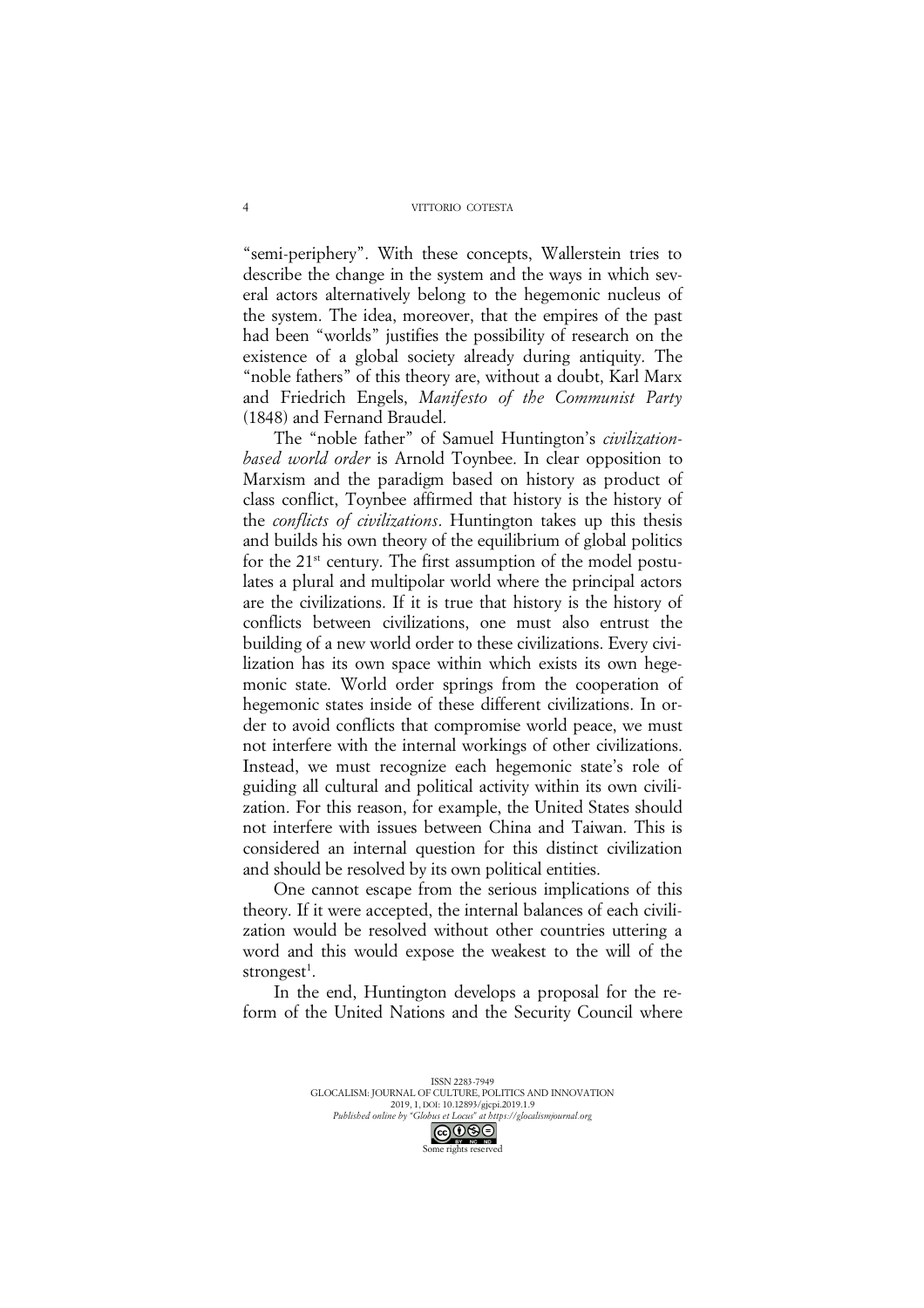the balances formed during the course of the 20<sup>th</sup> century are considered.

Even if the details of the model appear to be somewhat weak, there is no doubt that, at least its fundamental premise, it is realistic. Starting from the acknowledgment of a multipolar political and cultural world is the only way to avoid global conflict and to implement the necessary conditions for the construction of a shared world order.

The analysis of the construction processes of global society is, however, much more complex than these models would lead us to believe. The question that many authors now ask regards exactly that which is now taken for granted: does global society exist? If it does exist, what are its characteristics? Does a global culture exist? What are the lifestyles of global men and women?

The answer to whether a global society exists is usually negative. The concept of "globalization" is used instead to indicate the spreading of European-Western society around the globe. One notices immediately, however, that it is not like this and that, in fact, the construction processes of global society are growing out of numerous "centers" or certainly more that one. A negative response is also given to the question of whether a "global culture" *already* exists. This question has now prompted new research into identifying the characteristics of global society and global culture. A cultural type of approach emerges (actually there are many approaches but they all have the same intention) which attempts to oppose the economic (Wallerstein) and political (Huntington) approaches to hegemony in the study of global society.

Even in this case we must recall a precursor: Marshal McLuhan and his *Global Village.* The cultural approach reveals itself well in the work curated by Mike Featherstone, Scott Lash and Roland Robertson, *Global Modernities* (1995). Along with Giddens' book mentioned above, it reveals the nature of the approach that puts modernity and global society together.

There are still others path leading to the study of global society. One of these is linked to the study of global migrations (Cotesta 1999, 2009). This involves understanding the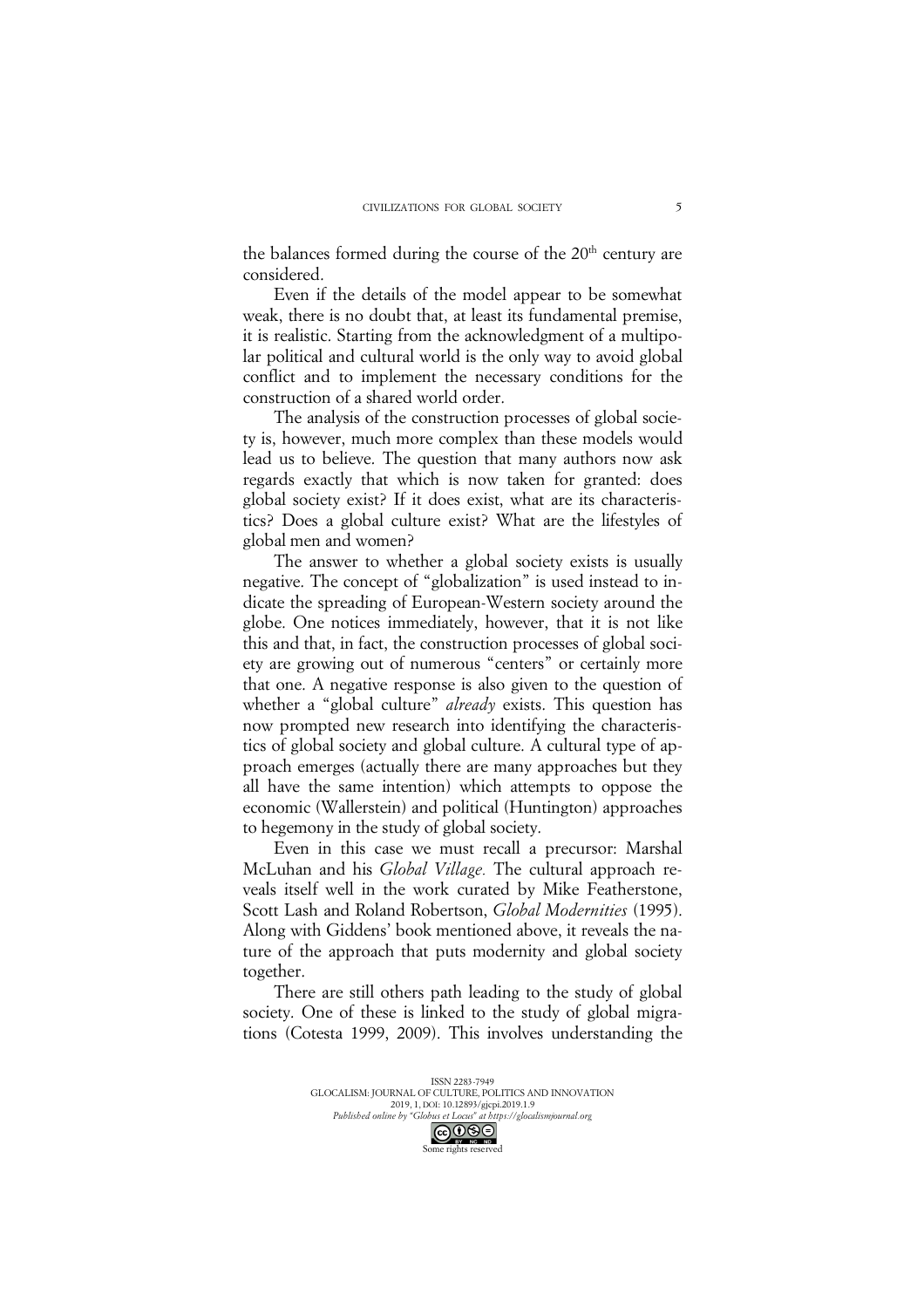possible consequences of migrations on local societies. The principal aim of this approach was to understand the social and cultural changes caused by migrations and the forms of cooperation and/or conflict that could be created. This implicated revisiting the questions listed earlier on the existence of "global society" and "global culture".

From this research emerges a vision of global society as a structure composed of different elements – a plural and multidimensional structure.

The fist characteristic of this vision of global society is the interdependence of local societies. With the idea of "interdependence", one tries to highlight the fact that, "elements that were once separated are now in contact with each other, but [...] [that] from the moment in which [...] [they] enter into a global perspective, anything happening to one element of the system will have repercussions on [all] the others" (Cotesta 1999: 94). "Local societies" are defined as all societies, big or small, who have networks of relations with other societies. To avoid falling into the unsolvable ethnic contradictions of the nationalistic paradigm, these societies are considered as complex structures where the social actors have different visions of the world, different essential aims and different lifestyles. Therefore, forms of cooperation and/or conflict may verify themselves independently from the persons belonging to one or another society, social group or national state. There could be, for example, an interest to guarantee the possibility of workers from the peripheral countries of the global economic system (Africa, Asia or Latin American countries) as well as an interest on the part of businessmen and/or families from the central societies of the system (the United States or Europe, for example) to migrate. Workers with low levels of professional qualification and possibly also their unions could be opposed to this objective alliance so as to protect themselves from the competition of immigrant workers in the labor market. Conflicts may also arise from cultural questions connected to religion and people's cultural identity. This approach is inspired by the sociology Max Weber, Georg Simmel and Talcott Parsons.

> ISSN 2283-7949 GLOCALISM: JOURNAL OF CULTURE, POLITICS AND INNOVATION 2019, 1, DOI: 10.12893/gjcpi.2019.1.9 *Published online by "Globus et Locus" at https://glocalismjournal.org*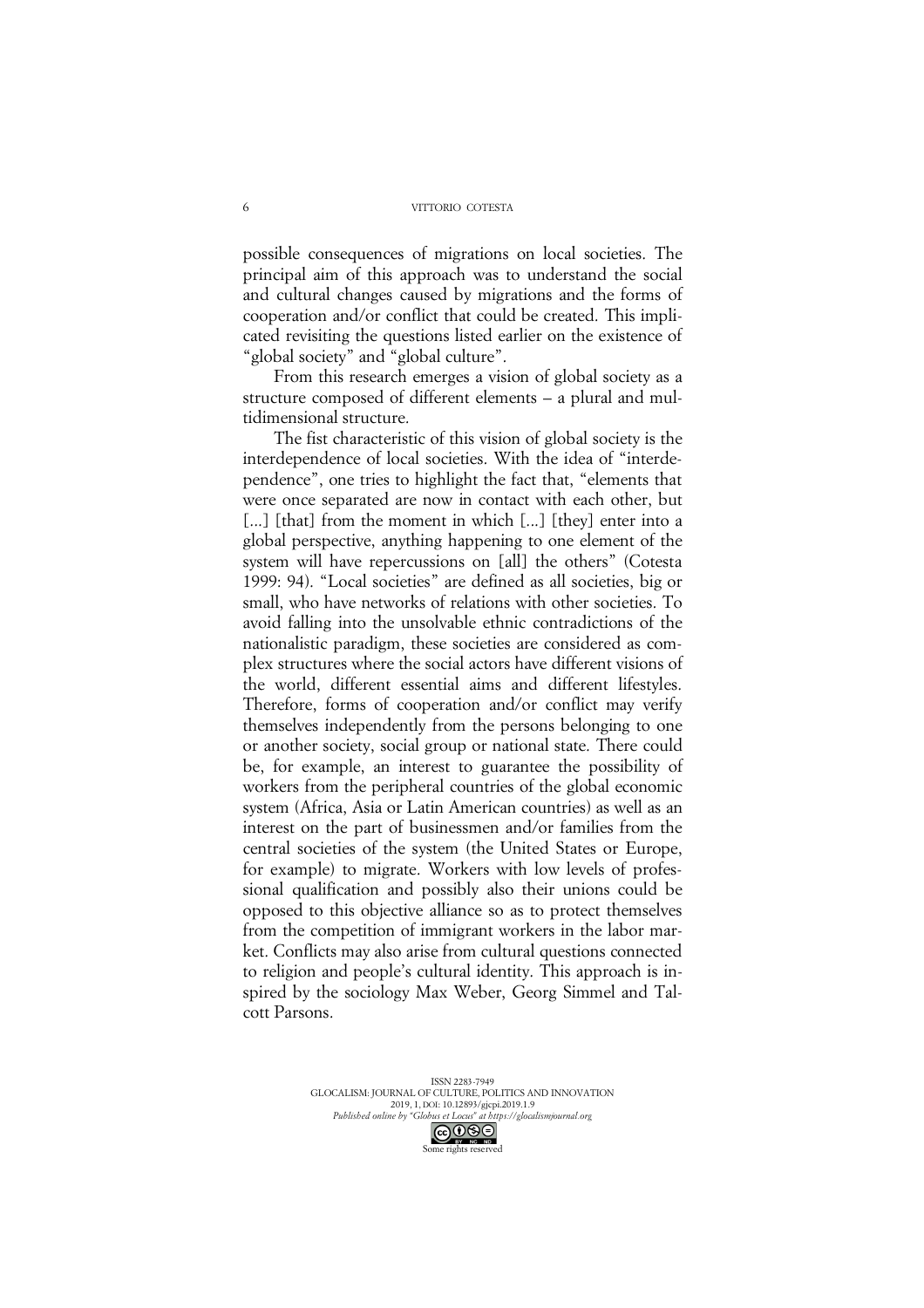According to this approach, inside the network of interdependent relationships of global society one must distinguish economic interdependence from political interdependence. The underlying idea is that different spheres of society are not global in the same way or that, independently from their level of "globality", these spheres can act in different or even opposing ways. For example, economic integration with other countries may be desired, but not cultural or religion integration. This is true both in relations between countries and in the relations of single individuals with social groups and institutions. It is also the case with migrants who desire economic integration in their host countries while still maintaining their cultural traditions, social and religious values and lifestyles. Sometimes, in one individual, tendencies can be found that are both favorable and contrary to forms of global life.

"Culture" is another dimension of global society that needs to be clearly distinguished from other dimensions. Some authors, such as Robertson, Featherstone, Ritzer, Pieterse and Appadurai, have studied global culture. One question asked in the 1990s was whether global culture was just the "Americanization" of lifestyles and cultural symbols (for example: Coca Cola). From the sum total of the research of the authors listed above emerged the conclusion that inside of each local society, there had been an increase in "cultural variability" and, for these individuals, a newer and richer offering of possibilities (Cotesta 1999: 96). In short, "cultural pluralism" increased in every society.

One aspect of global society that has been studied is the absence of political integration, that is, the difficulty of creating a "global societal community" (Parsons). One consequence of this missing integration is the impossibility of addressing the question of equity in global society. In the current state, the question of an equal "division of global resources" cannot be addressed because the "moral models of reference" for a shared evaluation of justice and equity are still too diverse. Only if the different ethics of the world can work together to develop a group of shared values will it be possible to begin providing answers to the questions of equity and justice in a global society (Cotesta 1999: 100). In the meantime,

> ISSN 2283-7949 GLOCALISM: JOURNAL OF CULTURE, POLITICS AND INNOVATION 2019, 1, DOI: 10.12893/gjcpi.2019.1.9 *Published online by "Globus et Locus" at https://glocalismjournal.org*

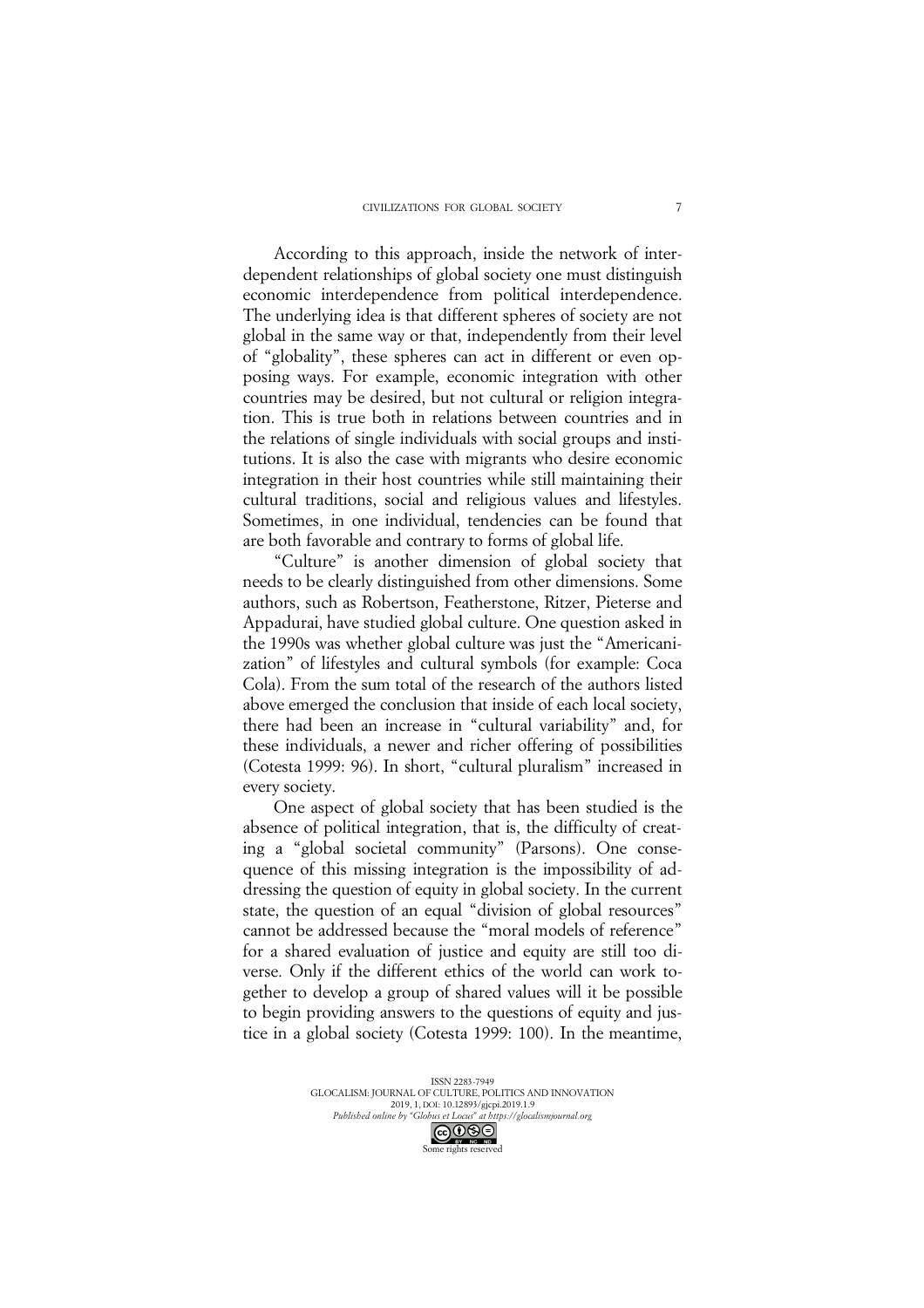social inequalities continue to grow and feed the mistrust and resentment of global citizens.

This research highlights another dimension of global society: the communications infrastructure that makes it possible. All the people, goods, messages, cultures, religions and visions of the worlds travel through a global communications system (roads, airports, maritime ports, telecommunications satellites, etc.) This system has a fundamental importance for global society and we need to study it meticulously in order to understand the direction in which we are headed.

Finally, this approach directs its attention towards the *actors* of globalization in order to answer the question: *who* produces global society? In the scenario where the actors of globalization are large states, companies and international institutions (the United Nations, World Bank, International Monetary Fund) we must add the consideration where individuals, social groups and global public opinion are also acting on the global scene with relevant effect. Migrants are also important actors of globalization and produce cultural pluralism inside of the local societies where they live.

The conclusion of the collection of studies conducted according to this approach is that we are headed "towards a plural world" (Cotesta 1999: 99). In fact, if a structure of interdependent relations emerges on the *societal level*, the difference persists on *the level of the visions of the world*. Benedict Anderson's concept of "imagined community" is very important in order to understand this aspect. Robertson applied this concept to all of humanity in its entirety. Now, the question is whether a "global human community" already exists or if it needs to be configured. The answer is that there are attitudes of opening and dialogue with others but these are opposed by pressures to close and refuse relations with people, groups and societies different from one's own. "The processes of globalization configure a plural world, more 'possible worlds', real and imagined with strong capacities to adapt to each other" (Cotesta 1999: 100).

These theoretical acquisitions are the departing point of researches made in the following years. The cultural climate has changed, however. Thanks to a decade's worth of work,

> ISSN 2283-7949 GLOCALISM: JOURNAL OF CULTURE, POLITICS AND INNOVATION 2019, 1, DOI: 10.12893/gjcpi.2019.1.9 *Published online by "Globus et Locus" at https://glocalismjournal.org* Some rights reserved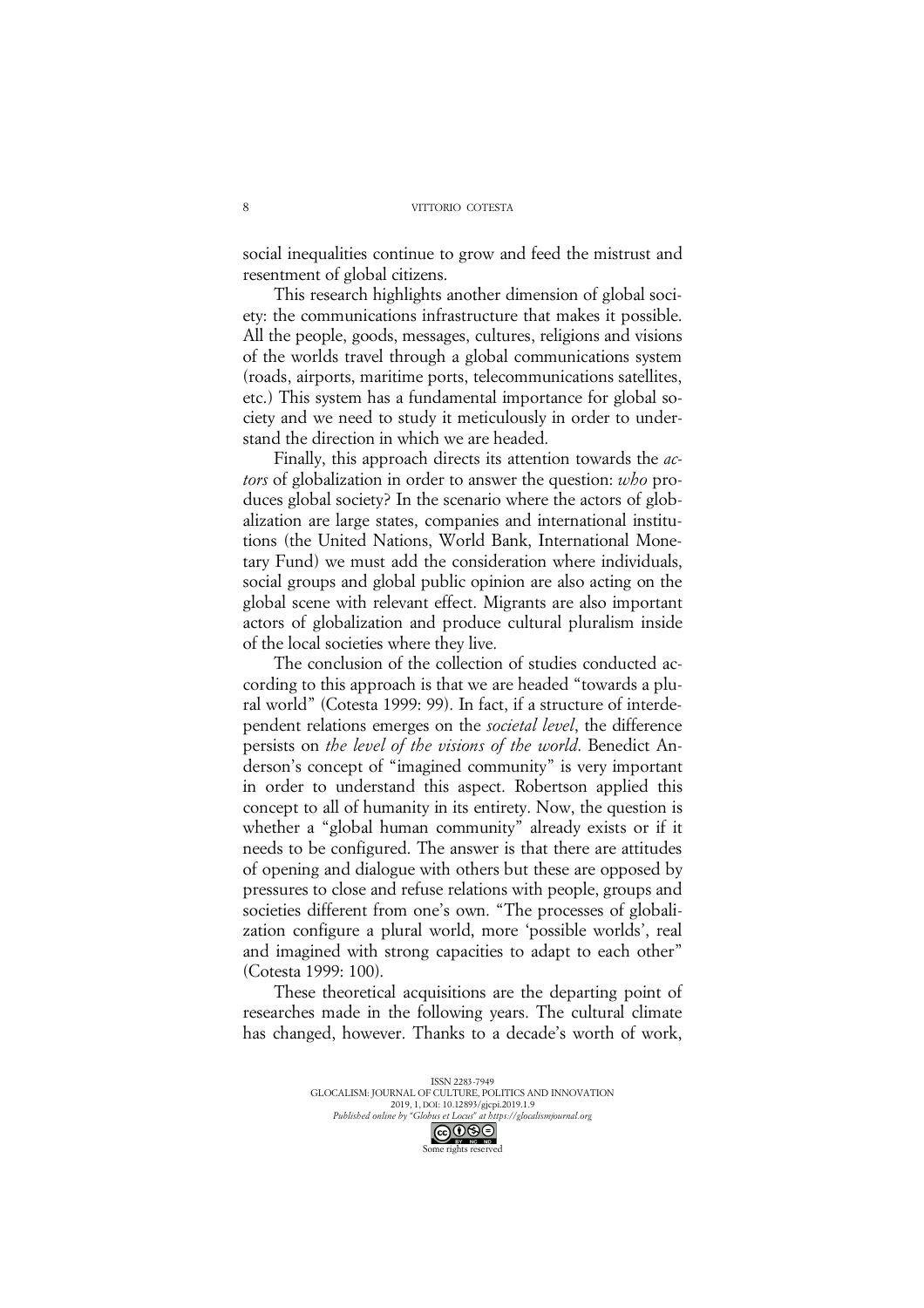now (we are hovering over the millennium) we have an interpretation of a general character, a theoretical canvas on which to plan and carry out other research.

New research is moving in the direction of integrating and developing the conception of society and the global world<sup>2</sup>. Essentially, there are two aims we are working on: "the first has to do with the reconstruction and of the historical-cultural context in which the image of the global world is created; the second, the attempt to interpret [the global] world as a human field open to new possibilities of life for individuals" (Cotesta  $2004: v$ ).

The investigation is divided into three parts. The first is dedicated to the exploration of forms of "global life". This has to do with recognizing the symbols and forms of "global" life in the daily lives of people. Then the different spheres of global life are described: economy, politics and culture. The types of political conflicts are constructed (local, geographic area, worldwide) and the possibility or the difficulties of creating a global order is explored.

The second part of the investigation is dedicated to the interpretations of global societies. Before looking at the merit of different modern and contemporary perspectives of global society, we ask the question (already evident in another form in the previous research): is global society only a modern or contemporary form of life or were there global forms of life and thought already in the ancient world? The answer is that in the ancient Greek world and in the Hellenistic world there were investigations into understanding the form and consciousness of a global life. An example of this thesis is the reported analysis of the "inhabited world" (*oikoumene*) by Herodotus and Claudius Ptolemy. Something analogous was also found in the Islamic world as proof of the existence of an *Islamic view* of the global world: for example, see *al-Muqaddima*, the masterpiece of Ibn Khaldun. In the next part of the analysis, the interpretations of global society proposed by 20<sup>th</sup> century historians and philosophers are considered. The most important paradigms of the  $20<sup>th</sup>$  century are those of Arnold Toynbee on history and the conflicts between civilizations; that of Fernand Braudel on the unity and plurality of

> ISSN 2283-7949 GLOCALISM: JOURNAL OF CULTURE, POLITICS AND INNOVATION 2019, 1, DOI: 10.12893/gjcpi.2019.1.9 *Published online by "Globus et Locus" at https://glocalismjournal.org*

> > Some rights reserved



9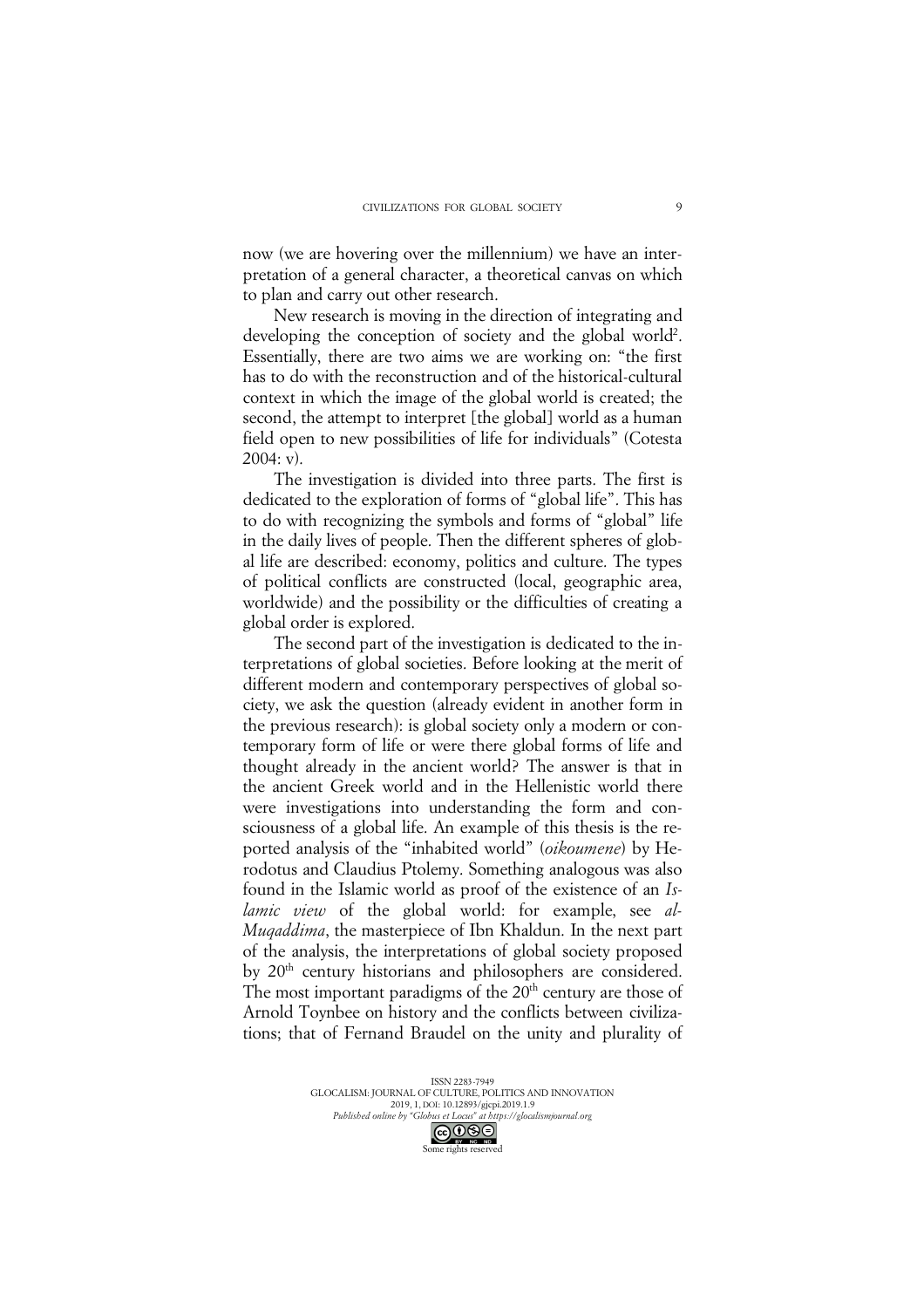civilization and that of Carl Schmitt on "Der Nomos der Erde" (the Law of the Earth), that is, the history of *Jus publicum europaeum* as a model for interpreting the creation of European hegemony over the world and of its decline in the  $20<sup>th</sup>$ century.

The third part of the research dialogues with three interpretations of global society proposed by contemporary authors: the paradigm of identity and of the order of civilizations (Huntington); the paradigm of the worldwide economic system (Wallerstein) – already considered as very important in the previous study; and the philosophical "discourse" on empire (Hardt, Negri).

These interpretations offer wonderful ideas and suggestions but, taken as a whole and for other reasons, are criticized during the course of research. On the basis of the multi dimensional model developed previously, the essential points are traced with regards to economy, politics (we must remember that we now find ourselves post-Twin Tower attacks of 2001) and global culture. The answer to the question: does a global society (or world) exist, is positive. The question of whether a global culture exists is also positive. In fact, all social actors aspire to live a universal and shared life while at the same time respecting and valuing one's own ethic, cultural, religious and sexual differences – our different lifestyle choices. The affirmation of the particular in the universal is desired (Robertson 1992a: 104), or otherwise said, we want human life to maintain a universal character while at the same time making it possible to cultivate individual differences.

The most important theoretical acquisition of this period seems to be – once again – the awareness that our world is a plural world. It is this for two equally important reasons: on one hand, different local societies possess different values, institutions, religions, lifestyles; and on the other hand, *inside of every single local society* exists a cultural pluralism that has never before been seen in history except in some large cities of the ancient world.

This conception of global society does not belong to the "optimistic" type. In fact, there are three questions that create distance from this naive perspective of global society. "The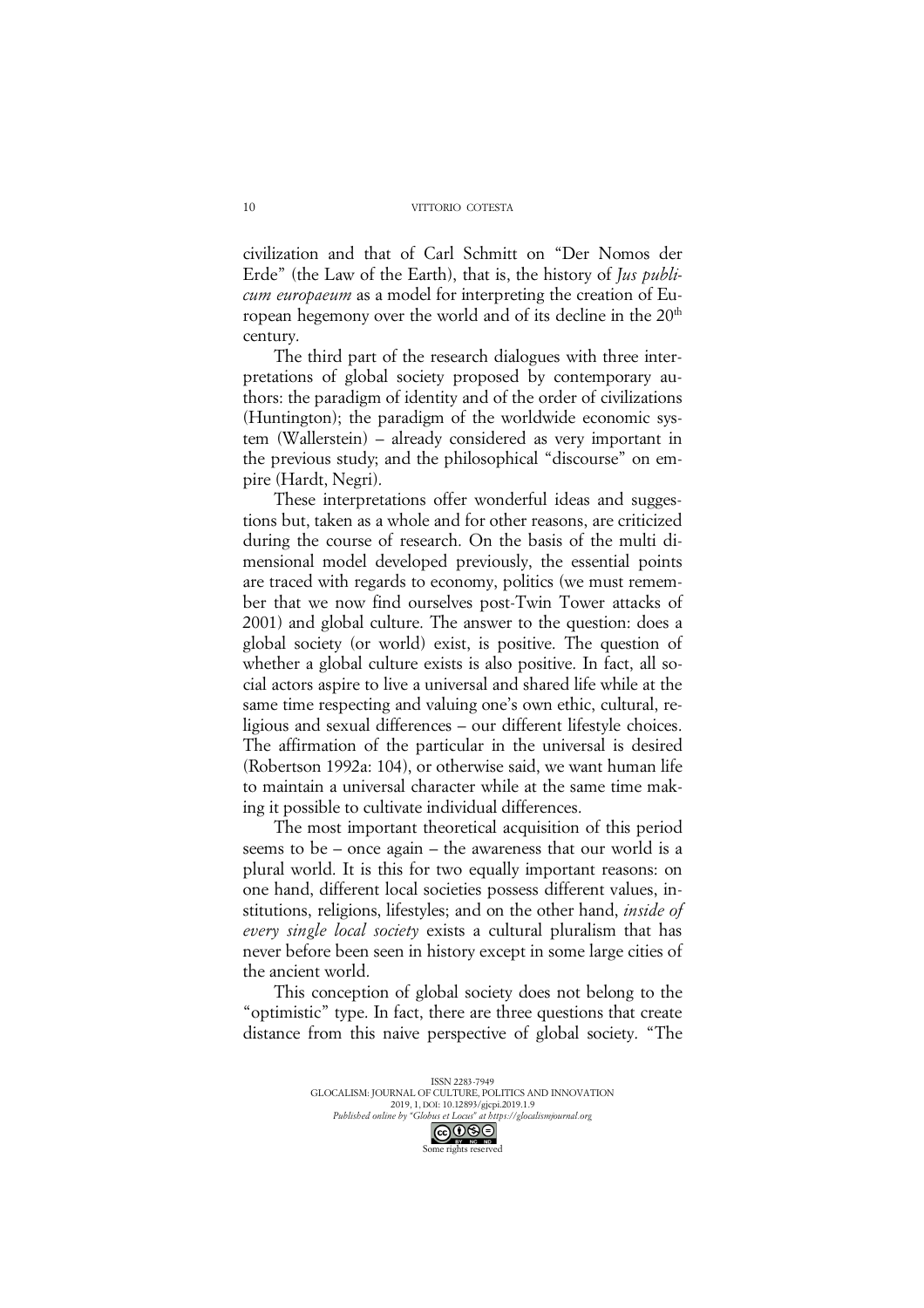first regards the enormous inequality of resources needed for living that are available to people. The second is related to the high number of conflicts that exist inside of global society. The third highlights the return of religion and civilization as means for the justification of these conflicts" (Cotesta 2004: vi). The formation of a *single world* is accompanied by the display of an "imperial" form of power that does not leave much space for optimism. In the face of our findings, we have three alternatives. The first "consists of aiding the processes of unification in order to search for globality without plurality; the second consists of pushing away globality in the name of plurality; the third consists of putting together the search for globality in plurality, or on the contrary, maintaining plurality in a world that is increasingly global" (Cotesta 2004: 200-201). In this context, there can be the temptation to seek out global hegemony. These attempts have already been repeatedly defeated throughout history and seeking to re-propose them might be dangerous. Another temptation consists of closing oneself within the fence of nation-states and this today seems weak-willed. The most realistic outlook foresees forms of global or universal life (the human race as its basis), building dialogue for peace and a world order starting from shared values (and there are more than we can imagine) and from the differences that undeniably exist between people, groups, state and civilizations.

### GLOBAL SOCIETY AND HUMAN RIGHTS

Research on global society opens more problems than it solves, however. Research on the current situation can be in depth if, in the analysis, we include past forms of society with their horizons opened or closed towards globality. This comparison can serve as critical reagent towards the tendency to consider the present as the only form of life possible for human beings. Sociology of history or sociology of culture and images of the world in different civilizations can serve this purpose.

> ISSN 2283-7949 GLOCALISM: JOURNAL OF CULTURE, POLITICS AND INNOVATION 2019, 1, DOI: 10.12893/gjcpi.2019.1.9 *Published online by "Globus et Locus" at https://glocalismjournal.org*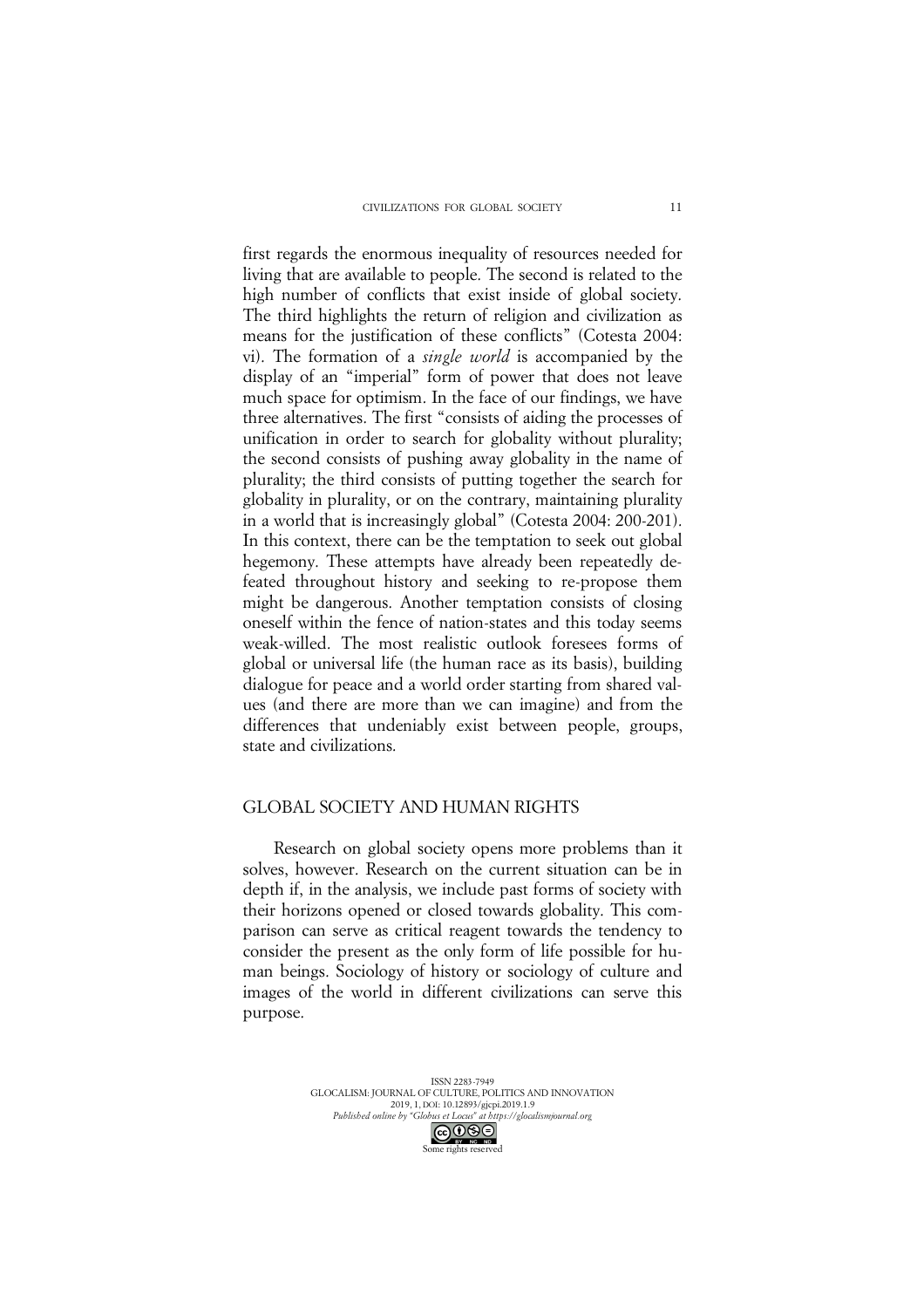#### VITTORIO COTESTA

From the analysis of culture and the values of global society also emerges the question of what can be the common values on which to base a dialogue designed to avoid the risk of conflict that is increasing worldwide. The idea that all people have unalienable rights seems to be the point of convergence between different cultures, religions and civilizations. The "dignity of the human person", in fact, can become the foundation of shared values on which to construct dialogue between civilizations. The question, however, is not so simple and deserves more close attention.

First of all, we must consider some events that contest our way of considering the "dignity of the human person", our way of understanding human rights and our concept of humanity. Among these events it is necessary to include: *a*) *The Universal Islamic Declaration of Human Rights* (1981); *b*) the validity of "asiatic" values as basis for "human rights" proclaimed by the Bangkok conference (1993); and *c*) the *Arab Charter of Human Rights* (1994). From these events it is clear that every civilization interprets the idea and practice of human rights in a particular way. Human rights and the idea of man as a universal being are a battlefield rather than a meeting place where one can build dialogue between civilizations. The sociology of a global world must take on conflicting interpretations of the fundamental ideas regarding humanity as its own object of analysis. Its principal task is to try to develop a universal point of view in order to avoid the trap of cultural relativism. If every person has his own idea of the dignity of the person and if everyone has his own idea of man, his rights and his dignity, then building dialogue becomes an impossible task.

But making headway into researching this field is difficult work. Surveys and exploratory inquiries have been made in different directions: *a*) on certain aspects of Islam; *b*) on the idea of human rights and on democracy in contemporary African culture; *c*) on the return on Confucianism as a means of legitimization of the new Chinese society. The aim, in fact, consists in verifying if there is a common ground in terms of values that could function as a base for a normative structure, a new *nomos der Erde* for a global society. The research is thus

> ISSN 2283-7949 GLOCALISM: JOURNAL OF CULTURE, POLITICS AND INNOVATION 2019, 1, DOI: 10.12893/gjcpi.2019.1.9 *Published online by "Globus et Locus" at https://glocalismjournal.org* Some rights reserved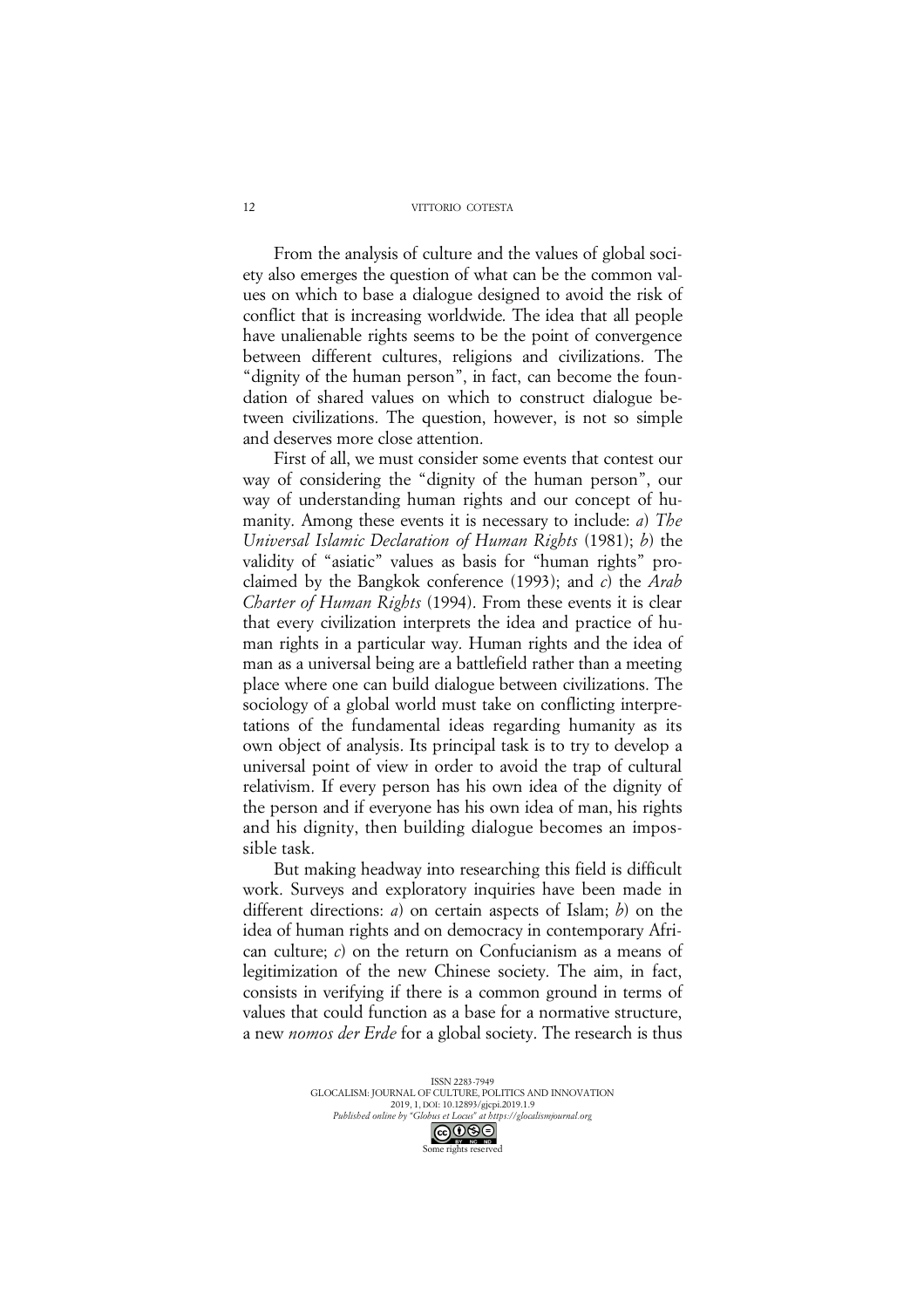concentrated around several central themes: *a*) common European values; *b*) the claims of other cultural traditions of being just as valid and deserving of consideration with regards to the foundation of human rights; *c*) the analysis of the proposals of some important intellectuals of these cultural traditions on human rights and democracy. The results of this work converge in the volume *Società globale e diritti umani* (2008) and in the English edition *Global Society and Human Rights*  (2012) where there are studies which do not appear in the Italian edition. Some other aspects are contained in the volume *Kings into Gods. How Prostration Shaped Eurasian Civilizations* (2016) and *Max Weber on China. Modernity and Capitalism in a Global Perspective* (2018a).

With regards to the criticism of Eurocentrism – present in all the positions analyzed in these studies – the clearest formulation is found in Dipesh Chakrabarty, *Provincializing Europe* (2000): "European history is no longer seen as embodying anything like universal human history" (Chakrabarty 2000: 15). European culture is now the aim of criticism as well as its scientific paradigms and its "universal and secular vision of the human" (Chakrabarty 2000: 16).

The criticism of Chakrabarty is turned against the unilaterality of European social and political sciences that has systematically ignored the existence of other worlds. What is more is that they have even ignored the existence of different ways of life that are an alternative to the capitalistic types of hegemony existing in Europe. European social sciences have, however, created a patrimony of concepts and theories that can help these other worlds to understand themselves and human society in its universality. The epistemology of Chakrabarty, however, is not a complete alternative to European social sciences. Their theories, though, may still claim to be true if, and only if, they open themselves to these other vibrant worlds that were previously negated and neglected: societies and cultures other than Western, such as Indian or African, or even *subaltern* groups such as workers that express universal needs opposed to the specific needs of hegemonic capitalism. Chakrabarty's theoretical proposal wants to build *truly universal* social sciences that are able to explain the

> ISSN 2283-7949 GLOCALISM: JOURNAL OF CULTURE, POLITICS AND INNOVATION 2019, 1, DOI: 10.12893/gjcpi.2019.1.9 *Published online by "Globus et Locus" at https://glocalismjournal.org*

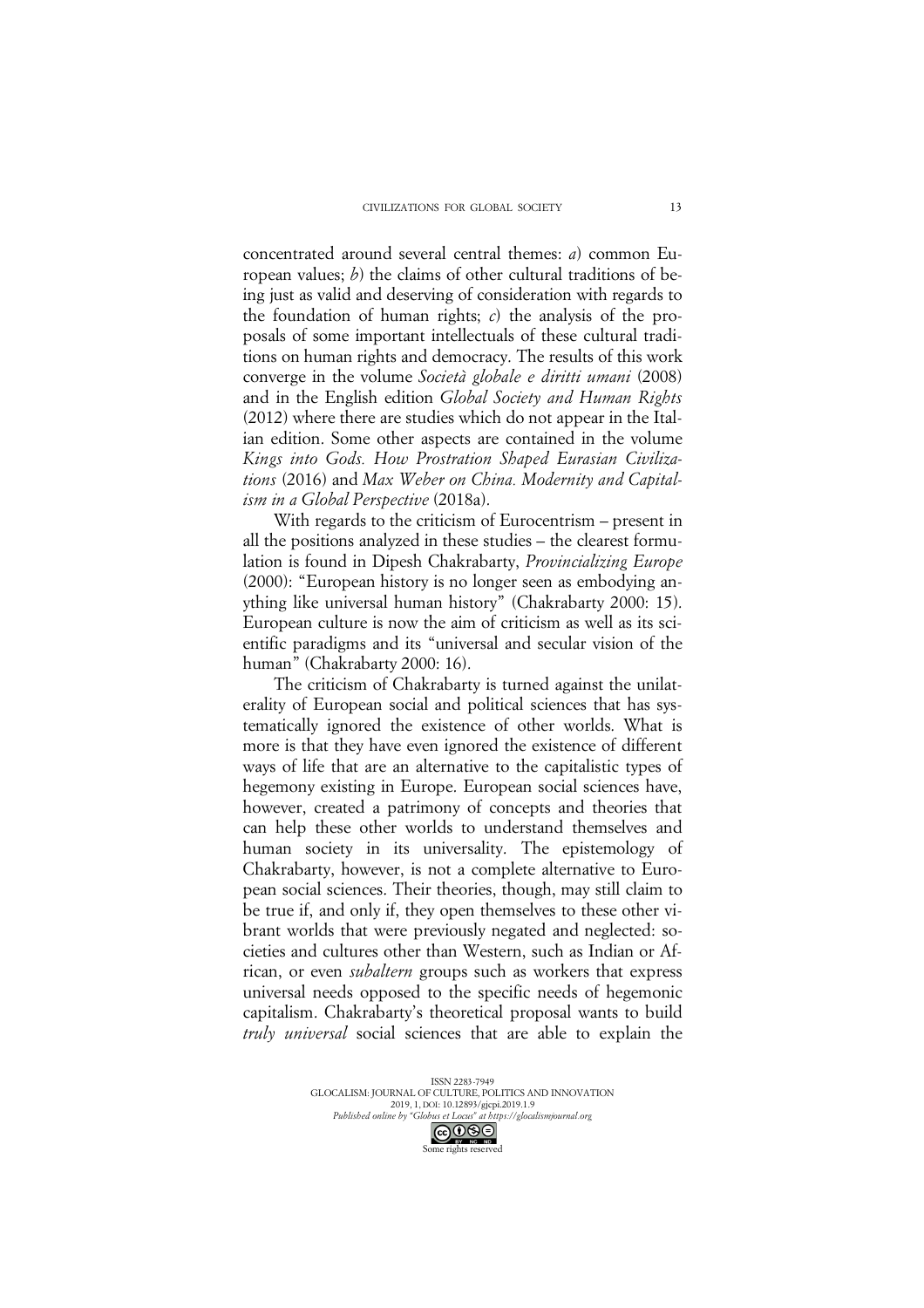whole structure of global society and not just one side of it (European-Western capitalist society).

A more radical *challenge* to Europe, its view of the world and its claims of universality arises from the so-called *African Renaissance* and the return of political Confucianism.

The *African Renaissance* presents two aspects that are intimately connected: the criticism of political colonialism and the criticism of cultural colonialism. The most eminent figure of both aspects was the great poet and first President of Senegal, Léopold Sédar Senghor. His concept of "negritude" gathers the criticism of Western culture that had been going on since the end of the  $19<sup>th</sup>$  century and the beginning of the  $20<sup>th</sup>$ century by Edward W. Du Bois. In his thought, William Blyden's concept of "Afrocentrism" and the reclaiming of Egyptian civilization as an "African" civilization (in the work of Cheik Anta Diop) come together. Other works to add to these contributions are the radical criticisms of Western culture made by authors more familiar to us such as Edward Said (1978) and Martin Bernal (1987). More recently, the *African Renaissance* has received a new push from other intellectuals (philosophers, anthropologists, sociologists). Their works have two aims: on one hand, they criticize the European-Western view of the world and its values; and on the other hand, they propose their own model of society and political government (Cotesta 2012: 125-150).

The *African Renaissance* movement is still animated by different intentions and projects. The unifying element certainly is the rejection of the Eurocentric conception of culture and civilization. Opinions are divided, however, on how to build an autonomous African society. There is, in fact, a different attitude towards democracy and human rights. No one, for example, rejects the idea of the existence of universal human rights. Everyone has the idea of basing them on African cultural traditions. Important contributions following this line of thought are those of Kwasi Wiredu (*An Akan Perspective on Human Rights*) and Anthony K. Appiah (*In My Father's House*). Regarding forms of government, there is a general rejection of liberal democracy which is identified with the *winner take all* system, or, as some say, with a purely quantitative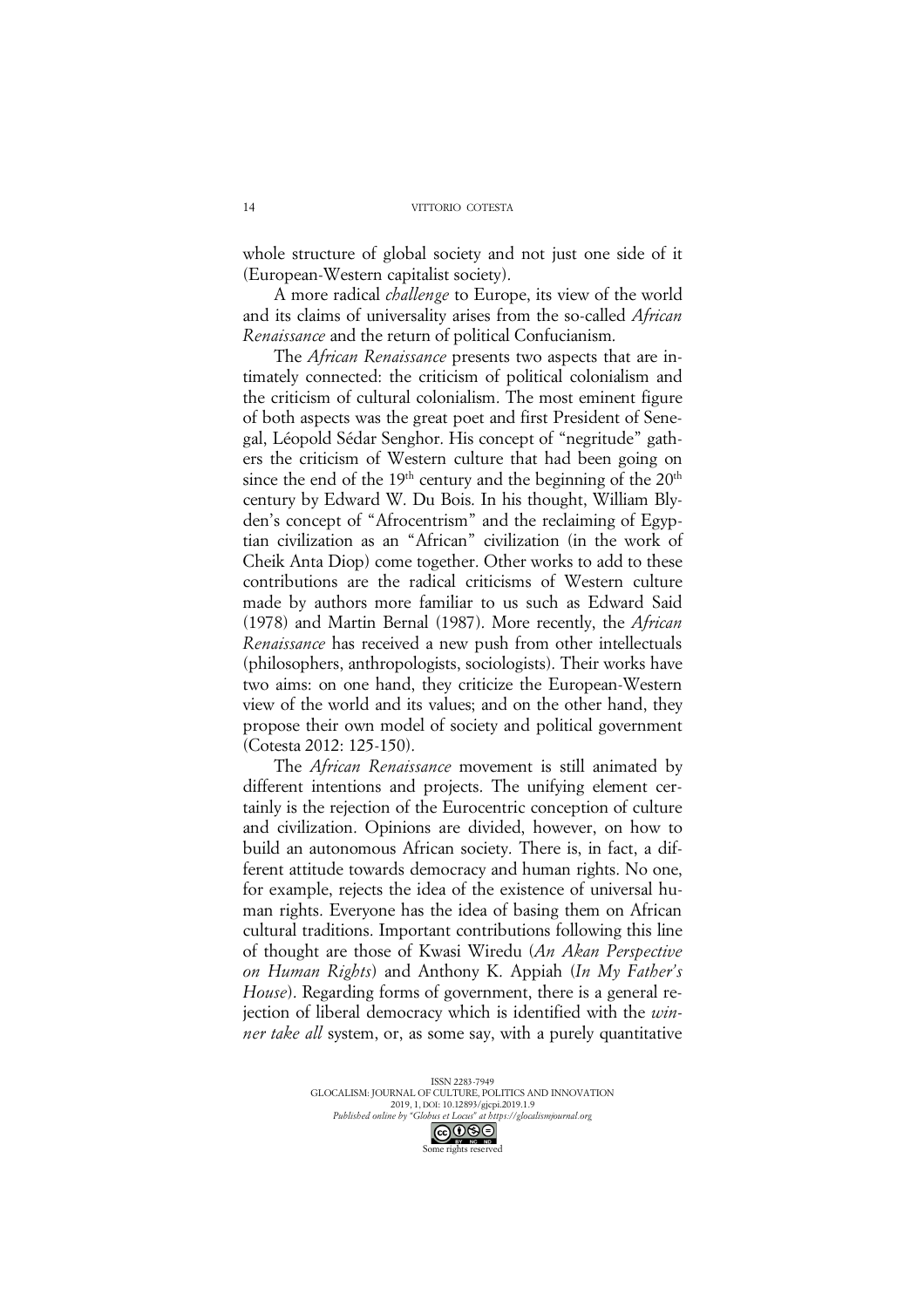way of considering and evaluating opinions. In its place – this seems to be the most widespread position – a type of democracy based on unanimous consensus has been proposed. For the African intellectuals considered here, "Human rights are universal and democracy is paramount; however, the concept of democracy needs to be expanded. On a global scale as well as within single states, the method of decision-making needs to be based on unanimous consensus, not on the principle of majority" (Cotesta 2012: 137). Being a member of the universal human community cannot involve sacrificing one's own cultural identity. On the contrary – and here emerges their own claim to hegemony – the method of consensual democracy coming from traditional African culture can and should be the governing method of *all* societies.

We encounter an analogous trend in the *main stream*  Chinese political culture of the last two decades. Confucianism was banned for over a century because it was deemed to be "complicit" with traditional Chinese society. During the 1990s, however, with an innovative impulse from Deng Xiaoping, it was rediscovered and valued as a founding value of Chinese identity. The emerging opinion the 2000s is clearly expressed by the philosophy of politician Zhao Tingyang: the Confucian tradition of "everything under the Heavens" (*tian xia*) should dialogue with the Greek tradition founded on the *agorà*.

According to Zhao Tingyang, "the historical process, under Western hegemony, has led to the creation of a global world that is physical, not human. The world is a geographical expression, but there are still no global institutions capable of governing it. This is because Western thinking and political practice have viewed problems in terms of state and internationalism without seeing that, if you seek to create a universal human world, it is necessary to adopt a global perspective. Think of the world as a world". First of all, then, it is necessary to adopt a global perspective of the world. The Confucian approach is more suitable for this purpose than the Western European philosophical and sociological theories. The empirical reference of "everything under the Heavens" (*tian xia*) must be changed. For the ancient Chinese, *tian xia* only re-

> ISSN 2283-7949 GLOCALISM: JOURNAL OF CULTURE, POLITICS AND INNOVATION 2019, 1, DOI: 10.12893/gjcpi.2019.1.9 *Published online by "Globus et Locus" at https://glocalismjournal.org*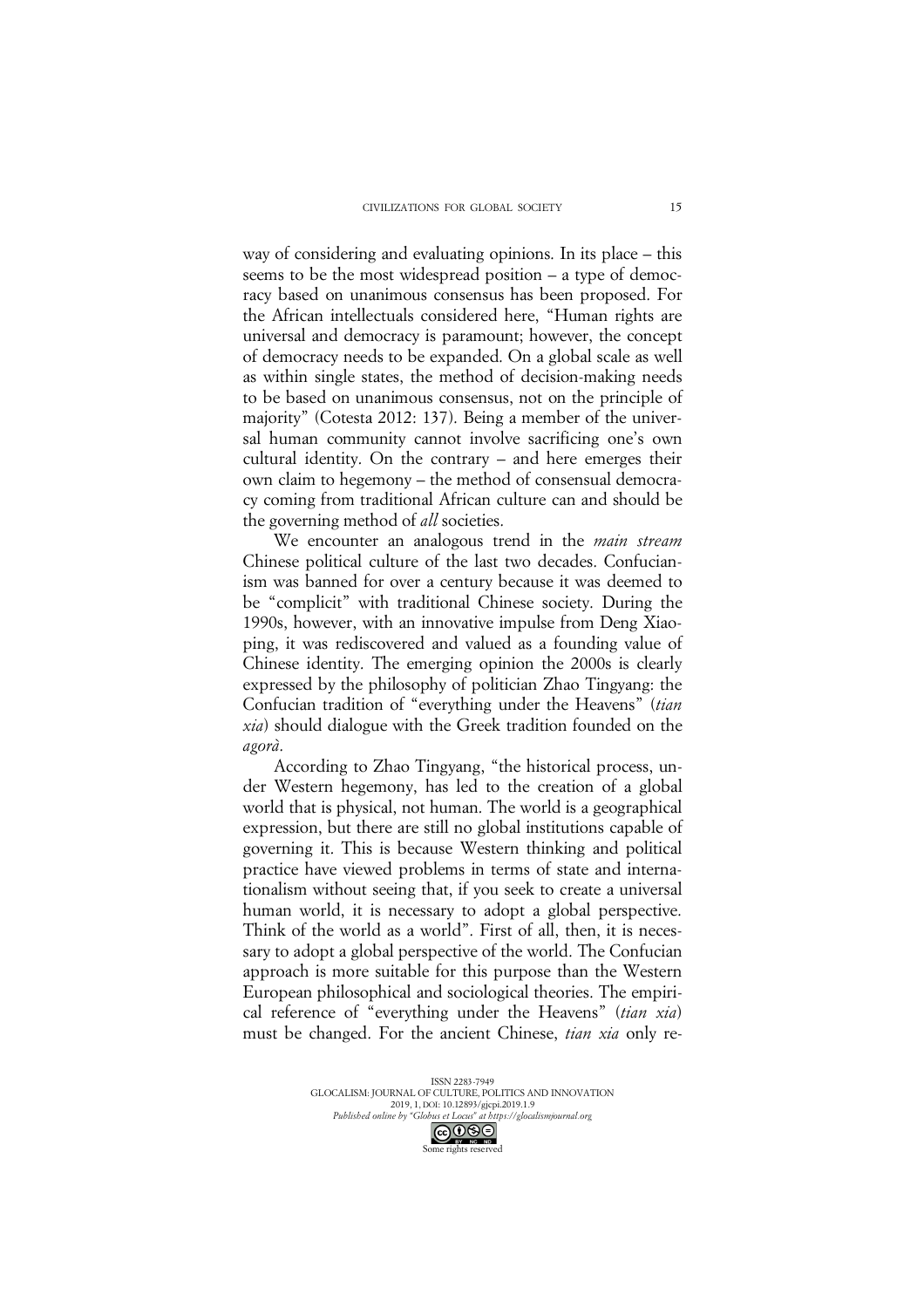ferred to China; now the concept must refer to the whole world.

The *tian xia* institutional model, "everything under the Heavens", includes different political bodies. It follows a precise hierarchy: "everything under the Heavens," states, families. As such, it is the opposite of the Western European model, which is centered on the categories nation-states, communities, individuals. "The world, states and families need to be governed in a coherent way, in order to represent the many expressions of one, sole institution" (Zhao Tingyang 2008: 17). This "coherent way" means governing "from top to bottom, from the largest to the smallest, because the smallest political societies are always conditioned by the largest" (Zhao Tingyang 2008: 17).

These statements could be read in essays published by Zhao Tingyang in French and English in 2008 and 2009. In the following years, other "Confucian" authors have continued the debate between the Western democratic system and the Confucian meritocratic method. Already in Zhao Tingyang's positions one finds the criticism of liberal democracy as a regime that exalts pure quantity, responsible for Hitler's atrocities and national socialism. Joseph Chan (2014) develops a theory of a harmonious Confucian society through a dialogue with American philosopher of justice John Rawls. Chan seeks to combine the Confucian tradition with democratic values. His overall position can be resumed in the following way:

Confucian perfectionism tends to build society around the virtues of individuals. "According to this perspective, political authority exists for the people and is partly justified by its ability to protect and promote the people's well-being; But the authoritative relationship between the governed and those who govern is also constituted by mutual commitment on both sides – those who govern are committed to serve the people, and the governed willingly and gladly accept and support the governance" (Chan 2014: 19). The goal is the well-being of all in a well-ordered, harmonic society, where the "grand union" of all human beings is achieved. This ideal vision, alas, exist nowhere; not even in Confucian lands. Therefore, it is necessary to think of real-world alternatives (Cotesta 2018a).

> ISSN 2283-7949 GLOCALISM: JOURNAL OF CULTURE, POLITICS AND INNOVATION 2019, 1, DOI: 10.12893/gjcpi.2019.1.9 *Published online by "Globus et Locus" at https://glocalismjournal.org*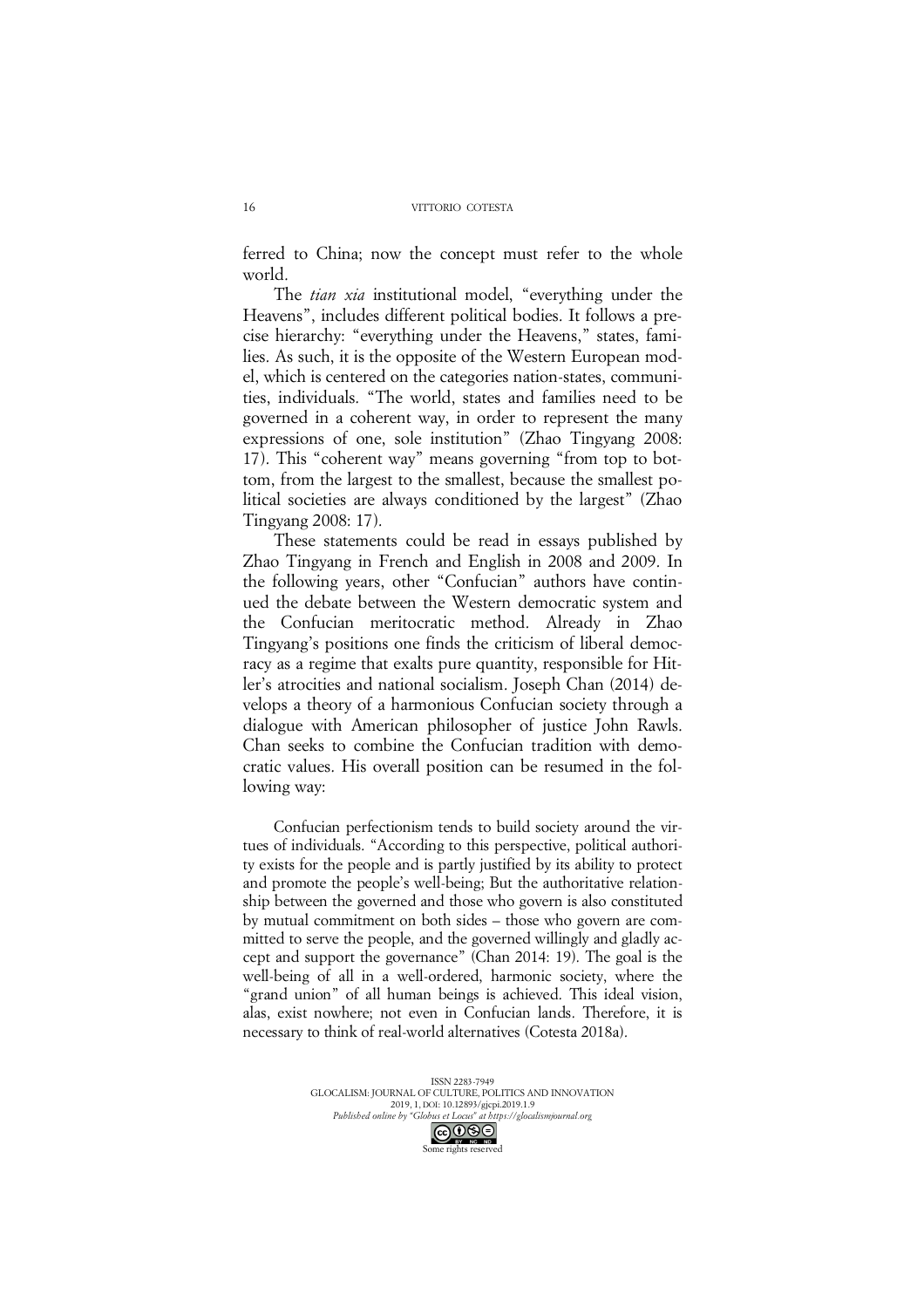It is a merely ideological position that, however, contains clearly authoritative elements in the moment in which it takes the people's consensus and support of its rulers for granted.

Daniel A. Bell has argued for political and social Confucianism for some time: for at least 20 years, according to his publications. In *The China Model: Political Meritocracy and the Limits of Democracy* (2015) he demonstrates the limits of democracy and claims the superiority of meritocracy, that is, the superiority of Chinese society and the Chinese system of government. It would take too long to illustrate the single passages in Bell's work where he argues in favor of the superiority of meritocracy with respect to democracy. His model, like Chan's, on one hand shows the "ideal" side; while on the other it resembles that which *already* exists in China. According to Bell:

Like earlier practices in Imperial China, the political system aims to select and promote public servants by means of examinations and assessments of performance at lower levels of government. Chinese-style meritocracy is plagued with imperfections, but few would deny that the system has performed relatively well compared to democratic regimes of comparable size and level of economic development [...] And the world is watching China's experiment with meritocracy [...] In twenty years' time, perhaps we will be debating Chinese-style political meritocracy as an alternative model – and a challenge – to Western-style democracy (Bell 2015: 4).

The Chinese, however, only give democracy a small role at the local level. According to Bell, they are not interested in voting. They look at democracy in a functional way. What is important is that the rulers work for the common good of the people (Cotesta 2018b).

From the work on African, Indian and Chinese political cultures as well as some forays into the panorama of Islamic politics, emerges a double criticism of our approach to studying global culture. The first is an epistemological criticism regarding the fact that in our social theories, other worlds – as Chakrabarty says – either do not exist or are considered inferior. The second has to do with our system of values (human rights) and democracy as a form of government. No one open-

> ISSN 2283-7949 GLOCALISM: JOURNAL OF CULTURE, POLITICS AND INNOVATION 2019, 1, DOI: 10.12893/gjcpi.2019.1.9 *Published online by "Globus et Locus" at https://glocalismjournal.org*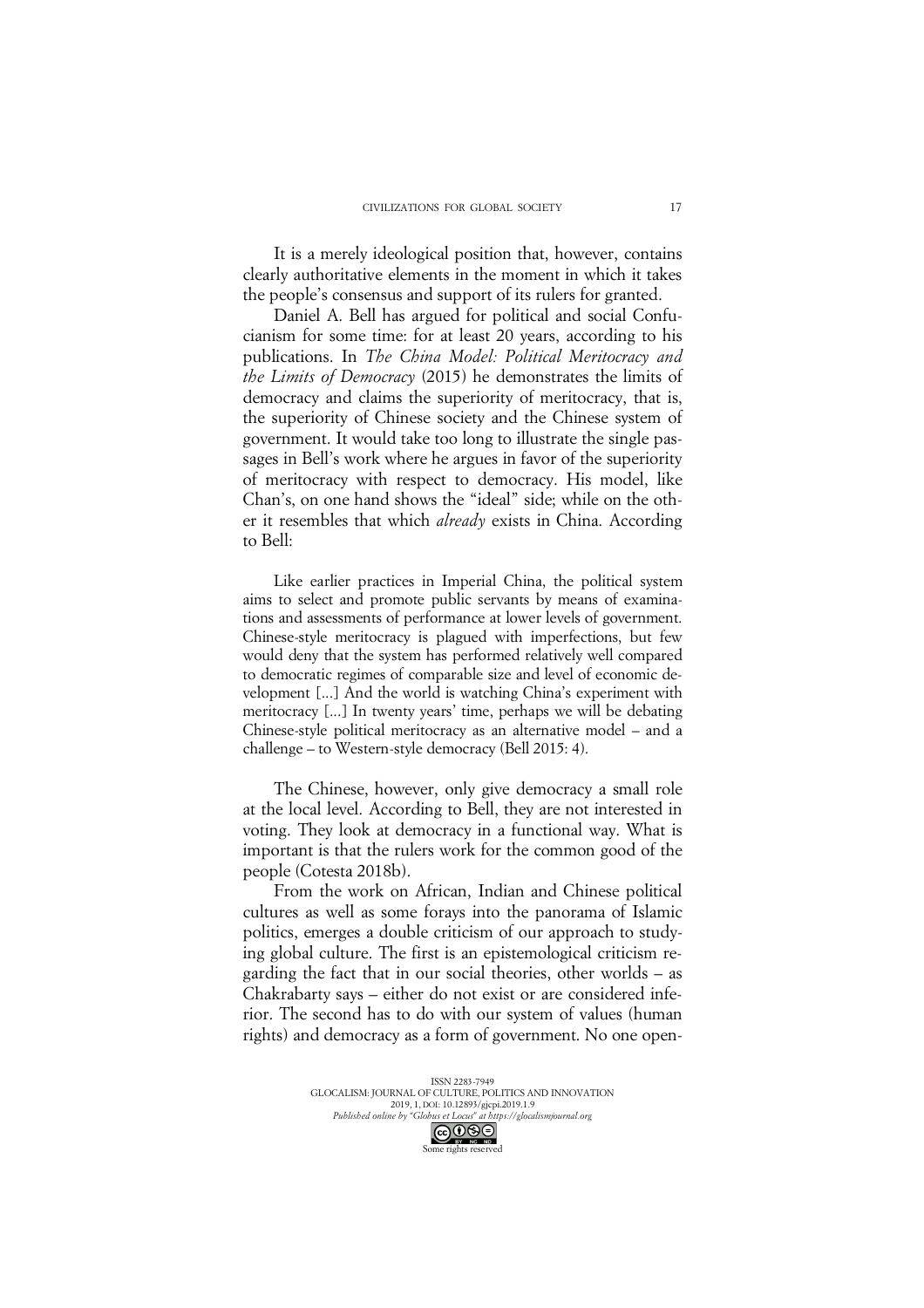VITTORIO COTESTA

ly contests these values. In general, all perspectives propose their own interpretation of global society. With regards to the system of values, there is a convergence in considering the "dignity of the human person" as the basic value. There are different views on how to concretely establish what is dignified or undignified. Different traditions compete with each other or are even in strong opposition to each other. The same thing happens – except in the Confucian perspective – with democracy. Everyone reformulates the concept of democracy in his own way. In political Confucianism, democracy is considered useless and in any case inferior to meritocracy or only as an aid to meritocracy. However, from a European and Western point of view, democracy is not only the *Westminster model* (*winner takes all*) as the Chinese and African understand it. The European Union, for example, has a confusing decision-making mechanism that is based on the consensus of all participants. The heads of government can be considered as the equivalent of the tribal leaders of African democracies. Even the federal system in the United States cannot be fully aligned with the *Westminster model.* The difference between political systems has to do with the expected role of individuals and the people in collective decision-making. None of these political traditions think of society as a *political* community. From all perspectives (Islam included), European Western society is considered individualistic and selfish in terms of the role of individuals in society and government. The real question is whether the irrelevance of individuals in the government of society can be the norm or whether their role should be considered fundamental to the government of the society of which they are a part.

## GLOBAL SOCIETY AND CIVILIZATION

From the research until now summarily presented, emerges the result that each of the great civilizations is the bearer of a vision of the origin of the universe, the physical world, the inhabited world, of society and of humankind. Each presents a claim to universality and each claims that its

> ISSN 2283-7949 GLOCALISM: JOURNAL OF CULTURE, POLITICS AND INNOVATION 2019, 1, DOI: 10.12893/gjcpi.2019.1.9 *Published online by "Globus et Locus" at https://glocalismjournal.org*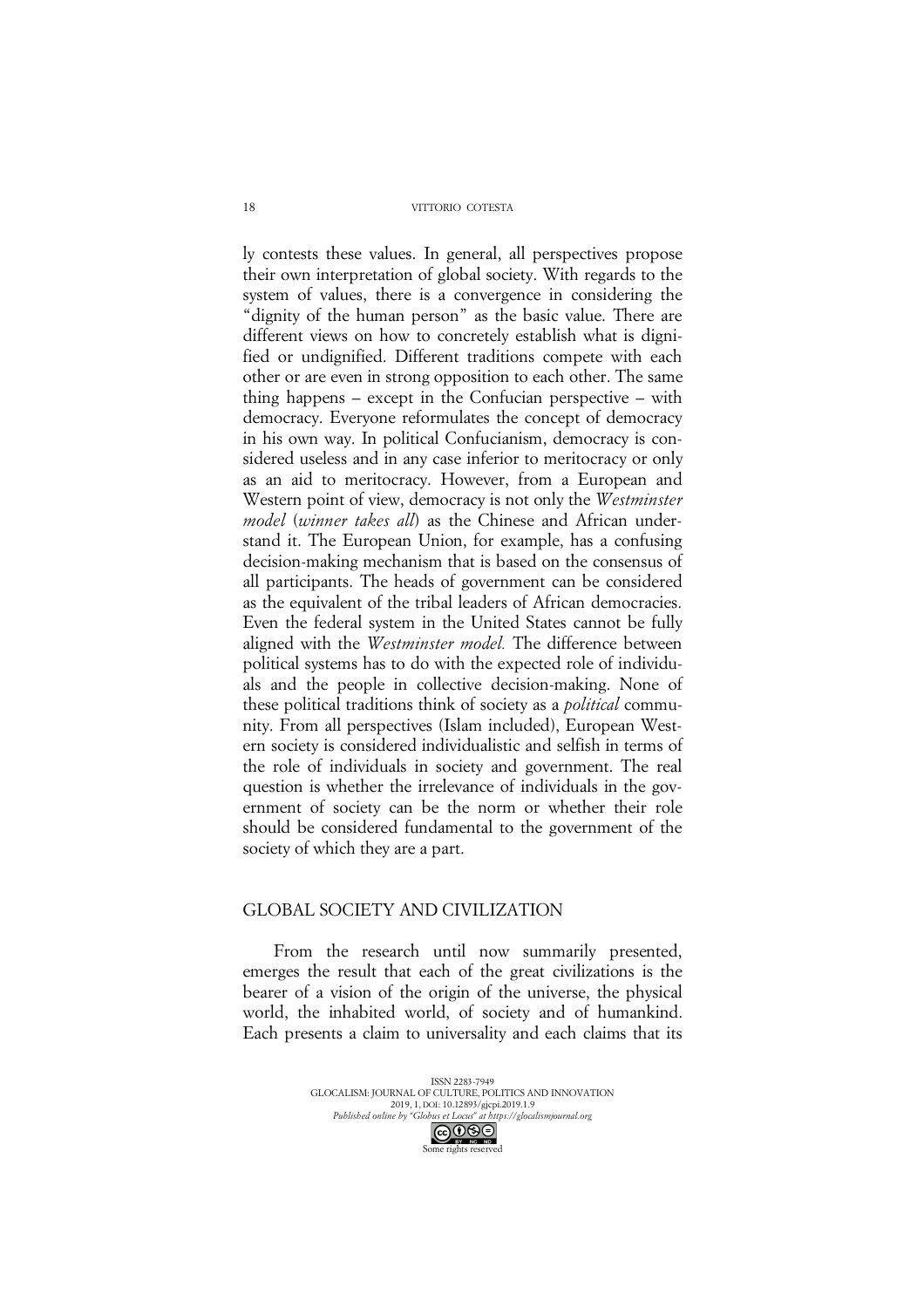conception of humanity is the right one. Are these claims true? Or are they unfounded?

It is incredibly difficult, if not impossible, to respond to these questions. There could be a way, though, to circumscribe the arguments and try to give an answer. This way might consist of investigating their origins, their historical configuration and their structure. The project that I have been working on for the last few years is dedicated to this investigation.

The research involves the Greek world as well as Islamic and Chinese society. Three case studies have been made: one dedicated to Greek and Greco-Roman culture; another to Chinese culture and the last to Islamic culture.

The identification of the temporal arch to consider takes its inspiration from Karl Jaspers theory of "axial revolution". For this reason, in the Greek world we deal with theories on the origin of the universe, the physical world and the *oikoumene*, the conceptions of society, power and man from Presocratics to Claudius Ptolemy. The vision of the world of philosophers, historians and geographers was analyzed to highlight the gradual building process of the universal *vision* of man in Greek and Greco-Roman society.

An analogous study was carried out on China. The analysis starts from the thought of Confucius and concludes with the work of Sima Tian, the great Chinese historian of the second century B.C. Even here, the aim is to see how the Universalist vision of society and man as well as the idea of power and its management was constructed in ancient China.

The question is more complicated for the Islamic world. Jaspers' approach to the study of civilizations or axial societies is not applicable if one remains completely linked to his programmatic declaration. Already, Shmuel N. Eisenstadt understands "axial revolution" in a more general sense. With this concept, he intends the upheaval of the fundamentals of the vision of the world, society and power in a civilization. Based on this, what happened in the Arab world and then in the whole area from the Mediterranean to Central Asia over the course of the  $6<sup>th</sup>$ -12<sup>th</sup> centuries A.D. can without a doubt be understood as an axial revolution. To fully understand the

ISSN 2283-7949 GLOCALISM: JOURNAL OF CULTURE, POLITICS AND INNOVATION 2019, 1, DOI: 10.12893/gjcpi.2019.1.9 *Published online by "Globus et Locus" at https://glocalismjournal.org* Some rights reserved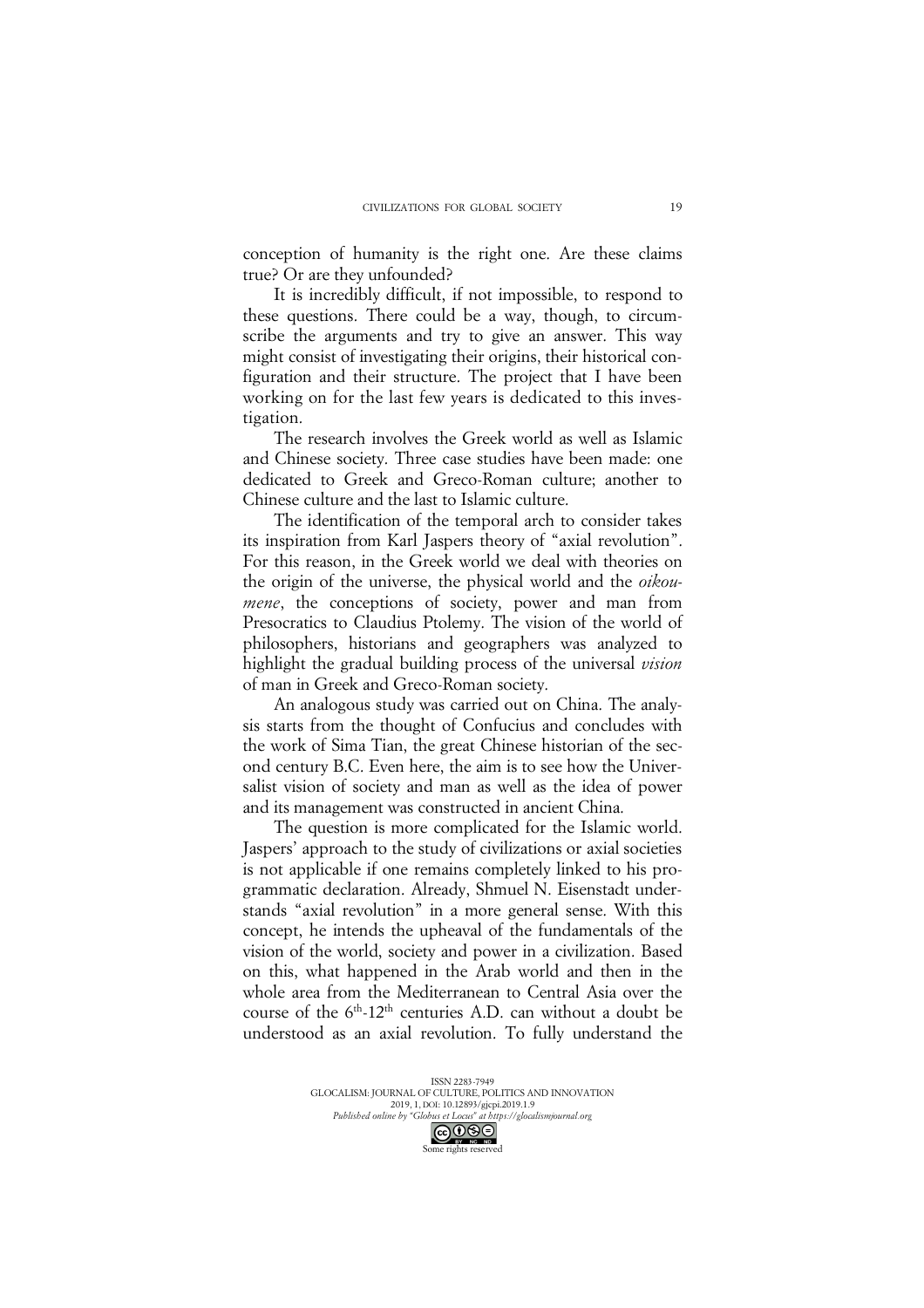construction process of the *Islamic vision* of the world, the philosophical, historical and geographical thought from the 9th-14th centuries was analyzed including that of: al-Kindi, al-Farabi, Ibn Sina (Avicenna), al-Ghazali, al-Tabari, al-Idrisi, Ibn Rush (Averroé) and Ibn Khaldun.

Unexpected convergences of these worlds emerge from this work as much as foreseeable differences. Convergences appear in the conception of the universe and its origin between Taoism, pre-Socratic philosophy and Aristotelianism: the world for them is eternal and uncreated. On the contrary, notable differences appear regarding the Platonic conception where the world was created by the Demiurge.

A difference also emerges when the conception of society in considered. In the Greek world, despite the presence of slavery and, in some authors, even its justification – the *polis* is thought of as a (possible) community. In Chinese political thought, there does not seem to be any case where political community has a role – not even in Confucianism. Obeying the rulers is expected. In other words, Greek political philosophy sets out to find the best form of government for the political community, while Chinese political philosophy (with obvious differences between Confucianism and legalism) thinks about the "virtues" that the sovereign must possess. Despite the differences between them, for Islamic philosophers, the common aim is to create a theory of the caliphate and to identify the "virtue" of the imam. Avicenna, al-Farabi and Averroes make their accounts with Greek philosophy but their general proposal does not contemplate an active role for the people. Ibn Khaldun had a critical conception of society that is of great interest but, even though he lived when the caliphate was only a symbol, his position is not different than his illustrious predecessors.

The contribution of historians is important in regards to identity and the construction of a vision of the inhabited world (*oikoumene*) in every civilization (Sima Qian for China; Herodotus and Polybius for Greece; al-Tabari for Islam). The analysis of their works show how they give meaning and identity to the history of their people and attempt to insert them

> ISSN 2283-7949 GLOCALISM: JOURNAL OF CULTURE, POLITICS AND INNOVATION 2019, 1, DOI: 10.12893/gjcpi.2019.1.9 *Published online by "Globus et Locus" at https://glocalismjournal.org* Some rights reserved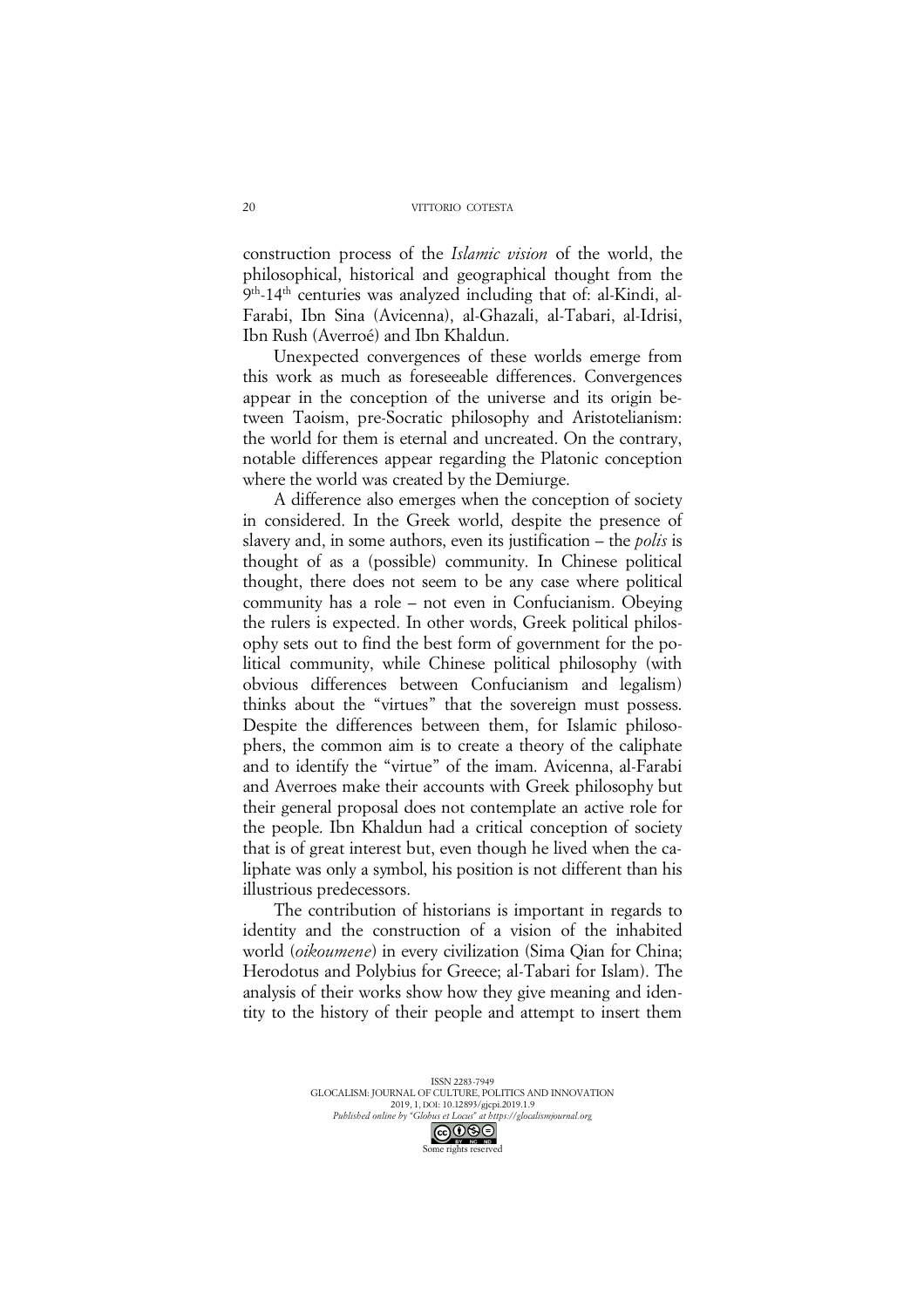into universal history, or more simply put, to understand it as universal history *tout court*.

The analysis of works by geographers is needed to gradually show how the empirical reference of these civilizations keeps broadening to the point of encompassing the entire inhabited world.

In the end it seems I may provisionally conclude by stating that every civilization has its own idea and its own project for a global society. Comparative analysis shows the possibility of dialogue and, at the same time, the risks of conflict. What is important is to work in the area of common values and interests rather than to exalt differences. The demon of identity has always carried poisoned fruit.

#### ACKNOWLEDGMENTS

The translation of this article is edited by the editorial board of *Glocalism*.

### **NOTES**

<sup>1</sup> In fact, *main stream* Chinese political thought comes to these conclusions. The bigger influences the smaller. See more on this to follow.

<sup>2</sup> The concepts of "global society" and "global world", though sometimes used as synonyms in order to avoid cacophony and repetition with the word "sociology", do not always indicate the same object or the same social process.

#### **REFERENCES**

B. Anderson (1983), *Imagined Communities* (New York: Monthly Review Press).

A. Appadurai (1990), *Disjuncture and Difference in the Global Culture Economy*, in M. Featherstone (ed.) (1990), *Global Culture: Nationalism, Globalization and Modernity* (London: Sage).

A.K. Appiah (1992), *In my father's house: Africa in the philosophy of culture* (London: Metheun).

A.K. Appiah (2007), *Cosmopolitanism: ethics in a world of strangers* (New York and London: W.W. Norton).

D.A. Bell (2015), *The China Model: Political Meritocracy and the Limits of Democracy* (Princeton, NJ and Oxford: Princeton University Press).



GLOCALISM: JOURNAL OF CULTURE, POLITICS AND INNOVATION 2019, 1, DOI: 10.12893/gjcpi.2019.1.9 *Published online by "Globus et Locus" at https://glocalismjournal.org*

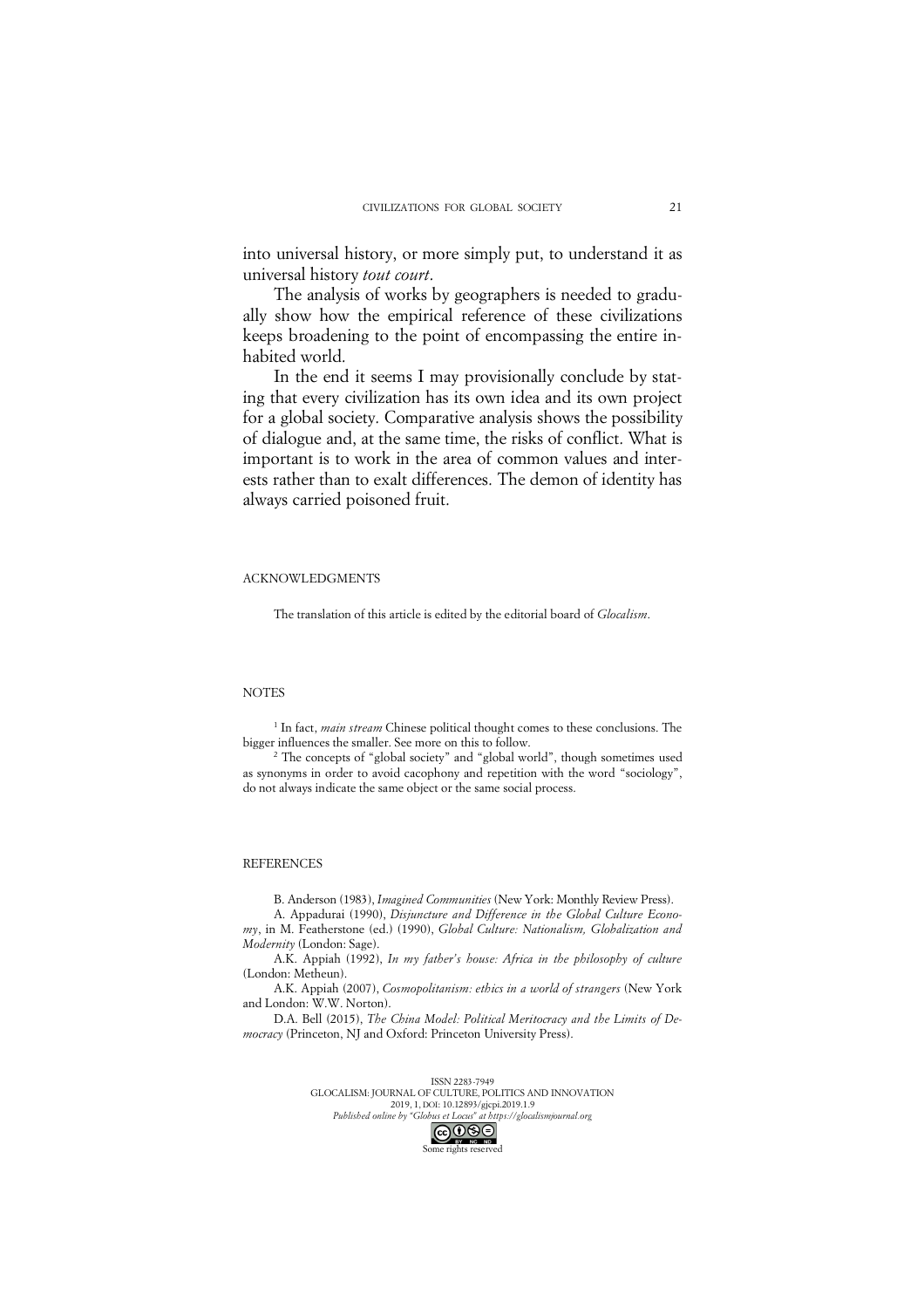M. Bernal (1987), *Black Athena*: *The Afroasiatic Roots of Classical Civilization* (New Brunswick: Rutgers University Press).

E.W. Blyden (1869), *The Negro in ancient history*, in "Methodist Quarterly Review", pp. 71-93.

E.W. Blyden (1903), *Africa and Africans* (London: CM Phillips).

E.W. Blyden (1977), *Christianity, Islam and the Negro race* (Edinburgh: Edinburgh University Press).

F. Braudel (1963), *Grammaire des civilisations* (Paris: Belin).

F. Braudel [1949] (1966), *La Méditerranée et le monde méditerranéen à l'époque de Philippe II* (Paris : A. Colin).

F. Braudel (1969), *Ecrits sur l'histoire* (Paris: Flammarion).

F. Braudel (1977), *Afterthoughts on Material Civilizations and Capitalism* (New York: John Hopkins Press).

F. Braudel (1985), *La méditerranée* (Paris: Flammarion).

F. Braudel (1999), *Espansione europea e capitalismo* (Bologna: il Mulino).

J. Chan (1999), *A Confucian Perspective on Human Rights for Contemporary* 

*China*, in J.R. Bauer, D.A. Bell (eds.), *The East Asian Challenge for Human Rights* (Cambridge, MA: Cambridge University Press), pp. 212-240.

J. Chan (2014), *Confucian Perfectionism: A Political Philosophy for Modern Times* (Princeton (NJ) and Oxford: Princeton University Press).

V. Cotesta (1999-2009), *Sociologia dei conflitti etnici. Razzismo, immigrazione e società multiculturale* (Bari-Roma: Laterza).

V. Cotesta (2004), *Sociologia del mondo globale* (Bari-Roma: Laterza); French translation (2006), *Images du monde et société globale* (Québec: Presse de l'Université Laval).

V. Cotesta (2008), *Società globale e diritti umani* (Soveria Mannelli: Rubbettino); French translation (2009), *Les droits de l'homme et la société globale* (Paris: L'Harmattan); English translation (2012), *Global society and Human Rights* (Leiden-Boston: Brill).

V. Cotesta (2018a), *Max Weber on China: Modernity and Capitalism in a Global Perspective* (Newcastle upon Tyne: Cambridge Scholars Publishing).

V. Cotesta (2018b), *Democracy and Meritocracy: A New Intercivilizational Challenge*, in G.G. Ananta (ed.), *Social Theory and Asian Dialogues* (Singapore: Springer Nature), pp. 437-455.

A.C. Diop (1959), *L'unité culturelle de l'Afrique noire* (Paris: Présence Africaine).

A.C. Diop (1967), *Anteriorité des civilisations negres* (Paris: Présence Africaine).

W.E.B. Du Bois (1897), *On the Conservation of the Race*, in "The American Negro Academy. Occasional Papers", 2, now also in E.C. Eze (ed.) (1998), *African Philosophy: An Anthology* (Cambridge: Blackwell Publishing).

S.N. Eisenstadt (2003), *Comparative Civilizations & Multiple Modernities*, 2 voll. (Leiden-Boston, Brill).

M. Featherstone (ed.) (1990), *Global Culture: Nationalism, Globalization and Modernity* (London: Sage).

M. Featherstone (1995), *Undoing Culture* (London: Sage).

M. Featherstone, S. Lash, R. Robertson (eds.) (1995), *Global Modernities* (London: Sage).

F. Fukuyama (1992), *The End of History and the Last Man* (New York: Free Press).

A. Giddens (1992), *The Consequences of Modernity* (Cambridge: Polity Press).

E.J. Hobsbawm (1994), *Age of Extreme. The short Twentieth Century 1914- 1991* (London: Pantheon Books).

S.P. Huntington (1993), *The Clash of Civilizations*, in "Foreign Affairs", LXXII, 3. S.P. Huntington (1996), *The Clash of Civilizations and the Remaking of World Order* (New York: Simon & Schuster).

Some rights reserved



 $22$